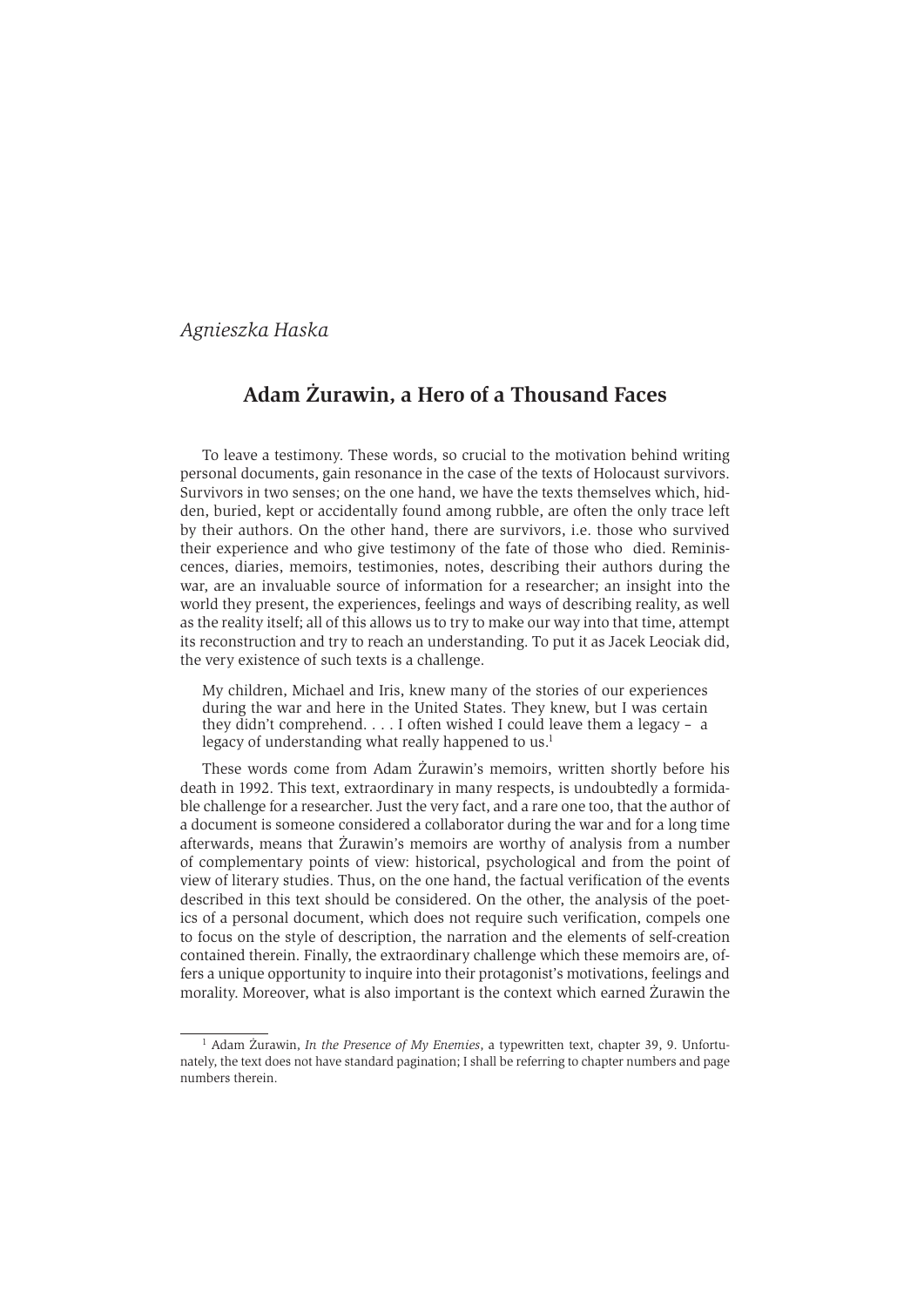reputation of a collaborator. Confronting a text written by one of the chief organisers of the Hotel Polski affair, unexplained for many years and unequivocally defined as a Gestapo trap aimed at bringing Jews out of their hideouts on 'the Aryan side', in order to rob them of the rest of their money and then kill them, allows us to look at those events from a different point of view. And because this is a personal document written shortly before his death, one could hope that it was also a confession.

Unfortunately, this hope proved illusory. For Adam Zurawin, self-creation was most important. Apart from his children, the intended readers of this document are primarily those who accuse him. Zurawin was directly stimulated to write this text by the publication of Abraham Shulman's book, The Case of Hotel Polski, in 1982, and by its consequences; Shulman had collected testimonies of those involved in the affair, who identified Zurawin as a Gestapo collaborator and organiser of the entire operation. This publication brought about the return of accusations against Żurawin and his family; thirty years earlier, Żurawin had had problems in the United States as a result of his past. In 1953, Jana Turkow, who had been an actor and theatrical director before the war and in the Warsaw Ghetto, and who survived by hiding on 'the Aryan side', published his memoirs in English. Turkow described the Hotel Polski affair and Żurawin as a Gestapo agent. The FBI became interested in the case, but the investigation was closed due to insufficient evidence. In order to clear himself from the charges within the Jewish *milieu*, Zurawin agreed that the matter be examined by a rabbinate court, which found him not guilty, also due to lack of evidence. Adam and his wife Liza decided then that the matter was finally closed, but Shulman's book renewed the questions about the past. Zurawin ignored the accusations for a long time; after all, he believed he had been cleared. However, his son, Michael, persuaded him to write his memoirs. They were intended to finally answer the question: "Why are you accusing us? This is not true!"<sup>2</sup>

Let us, therefore, take a closer look at this reply and, using the opportunity afforded by this extraordinary testimony, examine Zurawin as he saw himself, confronting his memoirs with the documents and testimonies available to us, and with his wife's memoirs, written in 2001. However, at this point, an important remark needs to be made; neither of these texts was written by their authors, as they were edited by Judith Elbaum Schumer, a friend of the family. Although first-person narration was retained, these documents were fictionalised by the inclusion of numerous dialogues, descriptions and dramatic endings to individual chapters. Furthermore, it seems that Liza's memoirs are sometimes based not so much on her own opinions as on the text regarding Adam, which complicates the matter even further. Both texts retain a chronological order and, despite the fictionalisation, the narrative course is not interrupted by digressions or retrospections.

# Childhood

Adam Żurawin was born in 1919 in Warsaw; he came from an orthodox Jewish family living at Dzielna St. 28. He was the eleventh of twelve children; his father

<sup>&</sup>lt;sup>2</sup> Liza Żurawin and Michael Żurawin, telephone interview by author, 29 April 2006.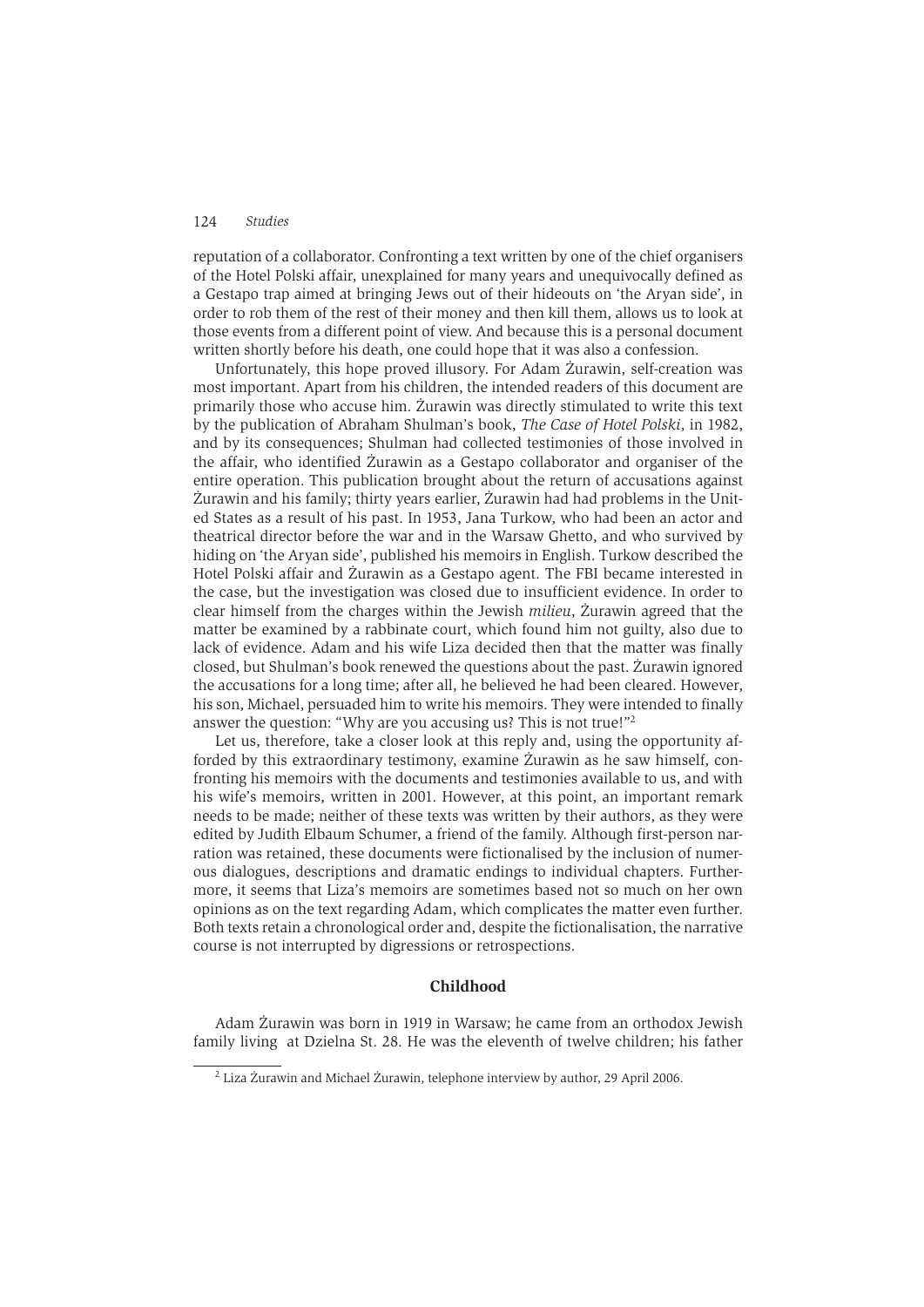had been married twice. Adam remembers that, despite his parents' orthodoxy, the family was quite liberal in terms of religion, views and opinions. Żurawin's father traded with Poles, selling overcoats and rubber boots. As a youth, Żurawin attended heder; he remembers being terribly afraid of the rabbi and one day escaped from school; turned back by force he jumped out of a window. His parents then decided to send him to another school, but there was no place for him in Jewish schools, so, finally he enrolled in a Polish state school, where he was the only Jew. Even though, as he himself emphasises, he had grown up in an exclusively Jewish environment. initially no one in the Polish school realised that the nine-year-old Adam was a Jew. as he purportedly spoke perfect Polish. In any case, the news of his origins spread around the school; the boy was beaten up, but when attacked again, he was reportedly defended by a classmate, Antoni Kolczyński, the future European boxing champion. Żurawin writes:

But this had taught me an important lesson, one that I believe later saved my life. Young as I was, I learned that I must try never to show fear; if I showed I was afraid, I would become a victim. I promised myself that I would adopt a brave, even an arrogant demeanor. This would be the face that I would show to the Polish world around me.<sup>3</sup>

At school, Adam started attending religious classes, as he writes, out of curiosity. On the one hand, this was another stage in the construction of a double identity, Jewish and Polish; on the other hand, this was the start of his interest in Zionism (he joins Ha-Szomer ha-Cair); he also says that on Sabbaths he went to synagogue with his father. At sixteen, he goes to audition for the National Opera, as he purportedly had a good ear for music and a beautiful singing voice. There are, however, certain inconsistencies in this story. Zurawin says that he was admitted to the opera school at the Great Theatre, then called the Musical Institute in Warsaw; firstly, this was the name of the State Conservatory of Music in Warsaw (later to become the Academy of Music); secondly, we have been unable to establish that such a school, as described by Zurawin, existed at the National Opera. Thirdly, Zurawin completed his grammar school education at seventeen, so he could not have possibly been a student. It seems likely that he attended not a school, but singing courses at the Great Theatre, or had a subscription card for all performances. In any case, he had a personal ID with a photograph, which would prove important later.

At that time, he became friends with a Pole, Zenon Panasiuk, his neighbour from Dzielna Street. Panasiuk was supposedly a member of the youth militia of the ONR (Obóz Narodowo Radykalny, the National Radical Camp), but their daily trips to school contributed to the Polish-Jewish dialogue. Although Żurawin's memoirs reveal that he felt threatened by Poles, which was, admittedly, combined with the desire to blend in with the Polish environment, he does stress his double identity and the fact that Poles did not identify him as a Jew. This element of self-creation will become increasingly important further into the narrative, when Adam is hid-

<sup>&</sup>lt;sup>3</sup> Adam Żurawin, op. cit., chapter 1, 4.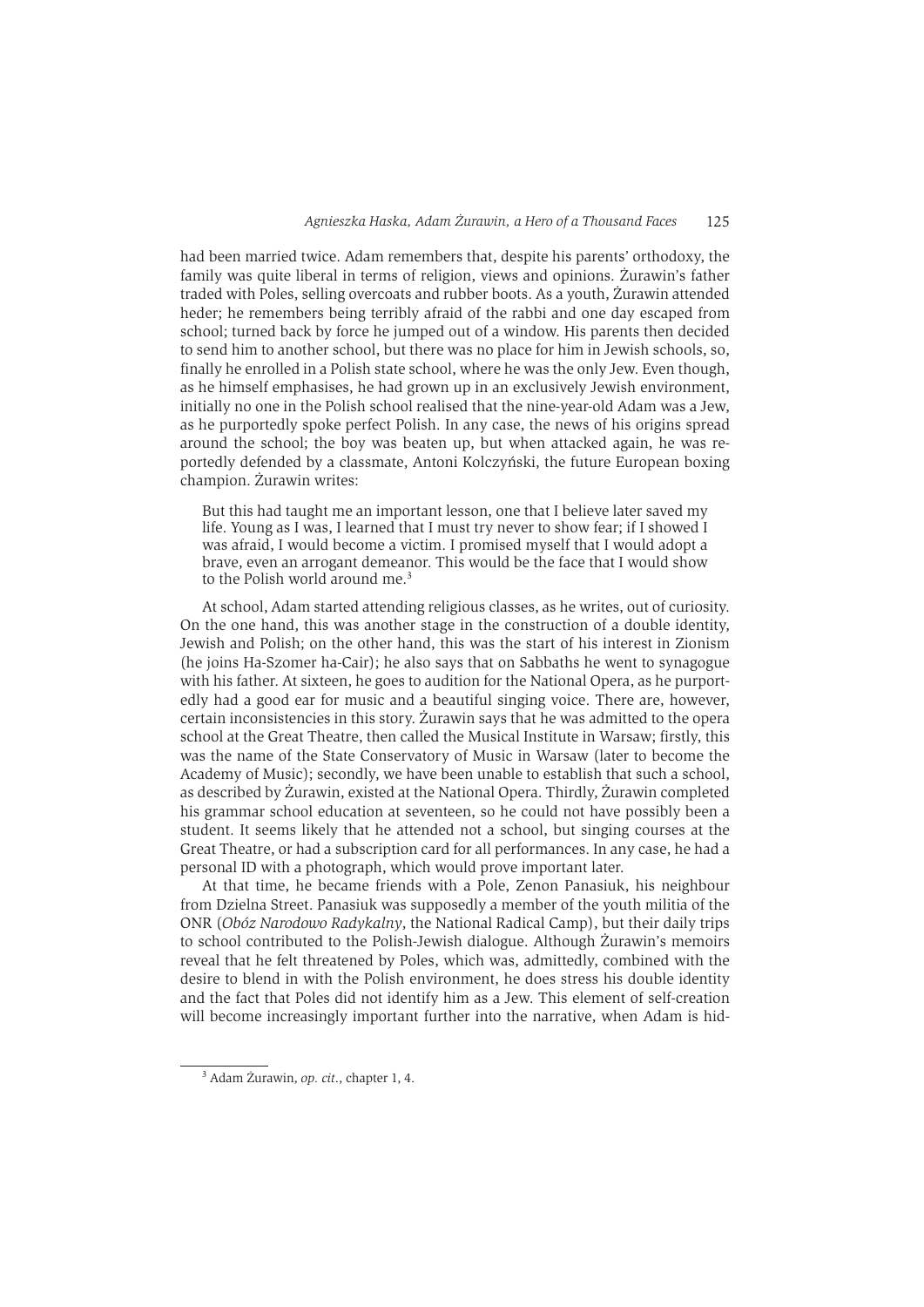ing his Jewish identity and tries to persuade the reader that everyone around him perceived him as a Pole.

Having graduated from grammar school, Żurawin starts working as a salesman in a tarpaulin and canvas factory in Graniczna St., owned by one Futterman. At the same time, he meets his future wife, Liza (Miriam Leah) Krystynfrynd (Krystynfreund). Liza, two years younger than Adam was much impressed: "Adam had a boat that was a kind of kavak with a sail, he belonged to a sports club and studied opera part time at the Warsaw Institute of Music. He was strong and decisive and vet with me he was sensitive and gentle."<sup>4</sup> He also became a friend of the family after defending Liza's parents when they were attacked by Polish hooligans.

### Żurawin as a Polish merchant

The outbreak of the war is an important turning point in Adam's efforts to construct a double identity. Earlier on, being a Pole had been something of a game for him; now the stakes become much higher. In October 1939, Zurawin was taken ill with typhus; according to his testimony, when he was in hospital at Czyste, he was to have avoided the census of the Jewish population carried out by the Judenrat. ordered by the occupation authorities on 28 October 1939. When he left the hospital in mid-December, he decided to disobey the ordinance regarding the obligation to wear the armband bearing the star of David, and consistently pretend to be a Christian Pole. It seems that his choice was not motivated by ideology but by practicality. His brother Meir had taken over their father's business and needed someone exempted from restrictions on the amount of cash which it was permissible to own. Adam, under a false identity, became a partner in the family business.<sup>5</sup> Soon, the first in a series of mysterious characters appears in his life; a Greek entrepreneur, the owner of a shoe store in Warsaw. He proposed that Zurawin set up a shoe store in partnership with his brother-in-law. Nicholas Bukis, an Italian citizen. Bukis was to help Żurawin obtain materials, contractors and customers, in return for a share in the profits. Adam accepts the arrangement with a view to the upkeep of his family; he and Bukis are to go to Łódź for merchandise. But, first of all, they need to obtain a permit to enter the Reich, so they go to the Brühl Palace. There, Zurawin meets Herman Hoffman, a German official who becomes his customer as he is issuing the required documents. When Żurawin returns from Łódź, Hoffman and his wife visit his shop. According to Adam's testimony, Margot Hoffmann took a liking to him, as, supposedly, he looked like her son, who had been a Luftwaffe pilot, and she began to invite him to dinner. This acquaintance will prove to be very useful for Adam.

At that time, Adam and Liza get married, on 7 July 1940. According to his account, two days after their wedding, he was summoned to report for forced labor on a work detail, on the basis of an ordinance issued by the occupiers on 26 October 1939, which introduced compulsory labor for all Jewish men aged 14-60. Even though Zurawin had not registered during the census of the Jewish population, his

<sup>&</sup>lt;sup>4</sup> Liza Żurawin, From Hotel Polski to Vittel, copied typewritten text, 19.

<sup>&</sup>lt;sup>5</sup> Adam Żurawin, op. cit., chapter 5, 1.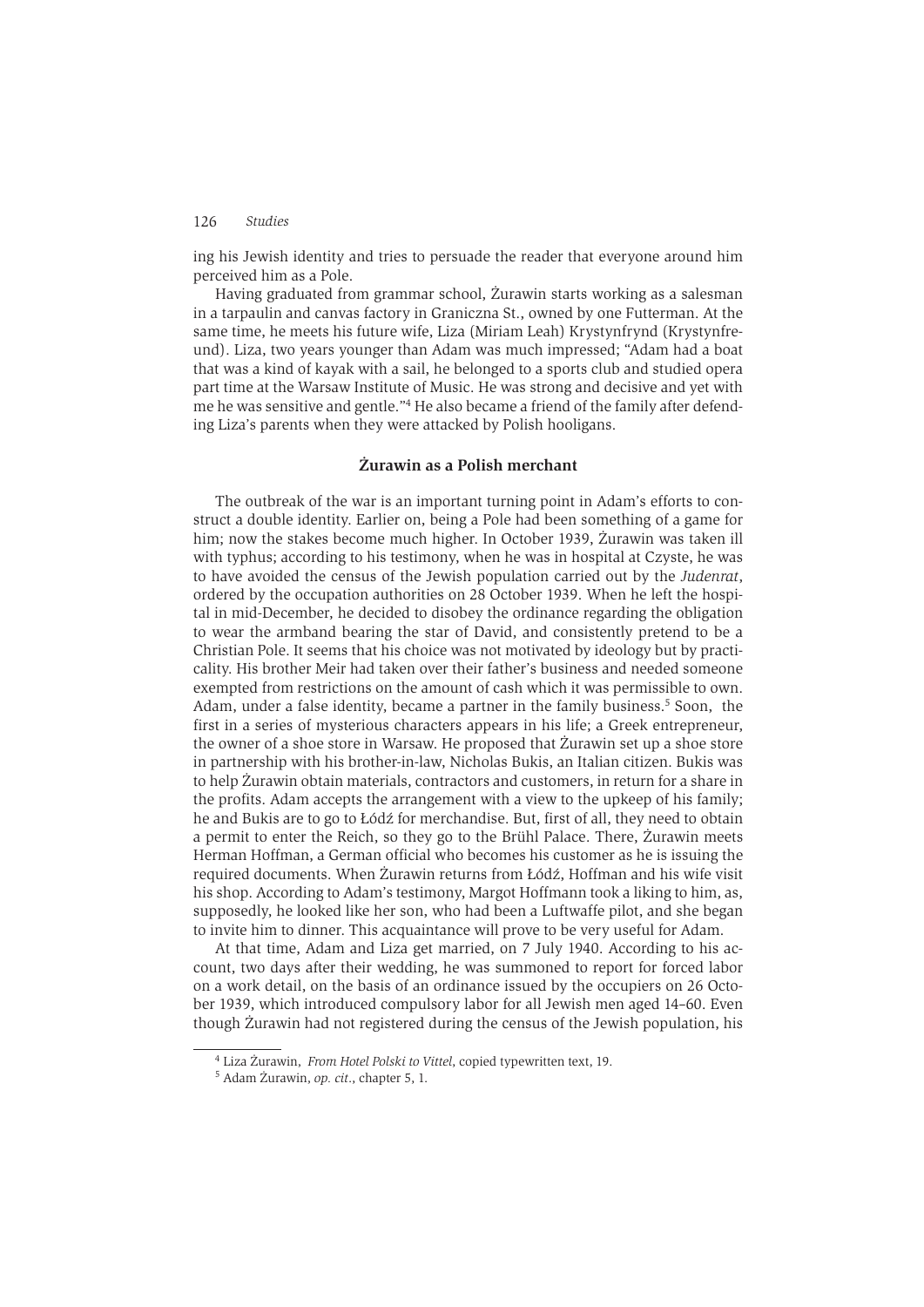personal data were found at the Judenrat. During his visit to the Judenrat Adam meets an old acquaintance, who, as a wedding gift, acts on Żurawin's request to destroy all his family documents. The name Żurawin is struck from all the lists:

For the first time since I decided not to wear the armband, I was free of the fear of being stopped by the Germans. Now, if I were asked to identify myself, I could calmly show my card from the Teatr Wielki. My name could no longer be traced to the roster of Warsaw Jews. To further ensure our security, I told my mother and brother to start using different names. My mother took the name 'Citron' and my brothers took old family names.<sup>6</sup>

Out of concern for a more complete safety, Żurawin obtained a false certificate of baptism issued in his real name, Adam Żurawin, born in Złoczów on 6 March 1917. In spite of this, he says that throughout the war he used his Great Theatre ID, which, in the light of the then realities, appears to be no more than an element of self-creation in the text.

His construction of a double identity is finally completed when Adam decides not to enter the ghetto. Although he puts his entire family there, he decides to remain outside in order to provide for them. But he constantly operates in two parallel dimensions; often going into the ghetto, where he is known as a Jew and does not hide it, but beyond its walls. he's a Pole. A few questions need to be asked here: why did he decide to keep his name? What about the potential threat of being recognised by his Polish acquaintances or by former contractors and customers who had done business with his father? Indeed, he changes his address, but the risk remains. His false certificate of baptism did not guarantee safety, either. Zurawin's memoirs do not answer these questions at all. Apparently, he kept his name in order to stay in contact with Mrs Hoffmann, who knew him as Zurawin. At the end of 1940, Bukis tells Zurawin that he is returning to Greece. A few days later, Margot Hoffmann comes to the shop and having found out about his problems, decides to help and become his partner. Adam agrees immediately.

This is one of many lucky strokes of fate in Żurawin's memoirs. This story is full of *deus ex machina* solutions, which is, on the one hand, a result of the editor's fictionalisation of the narrative, and, on the other, is another element of self-creation. Adam Zurawin wants to provide for his family's basic upkeep, why not seize the opportunity? Obviously, the question is if this really was accidental. The fact that Żurawin maintained 'extra-business' contacts with Margot Hofman, and probably with her husband, a clerk from the Brühl Palace, indicates that it was not a mere coincidence. Moreover, doing business with the Germans, not simply trading, but the joint ownership of a shop, was far from ordinary at that time, and could have been seen as reprehensible collaboration with the occupier and not at all restricted to the necessary minimum. From his point of view, this situation appears normal, as he is able to provide for his family. There is only one issue related to this matter, that of hiding his true identity: "But the more I thought about it on that November day, the more I realised that this was the perfect cover for me. Who would ever expect that

 $6$  Ibid., chapter 6, 4.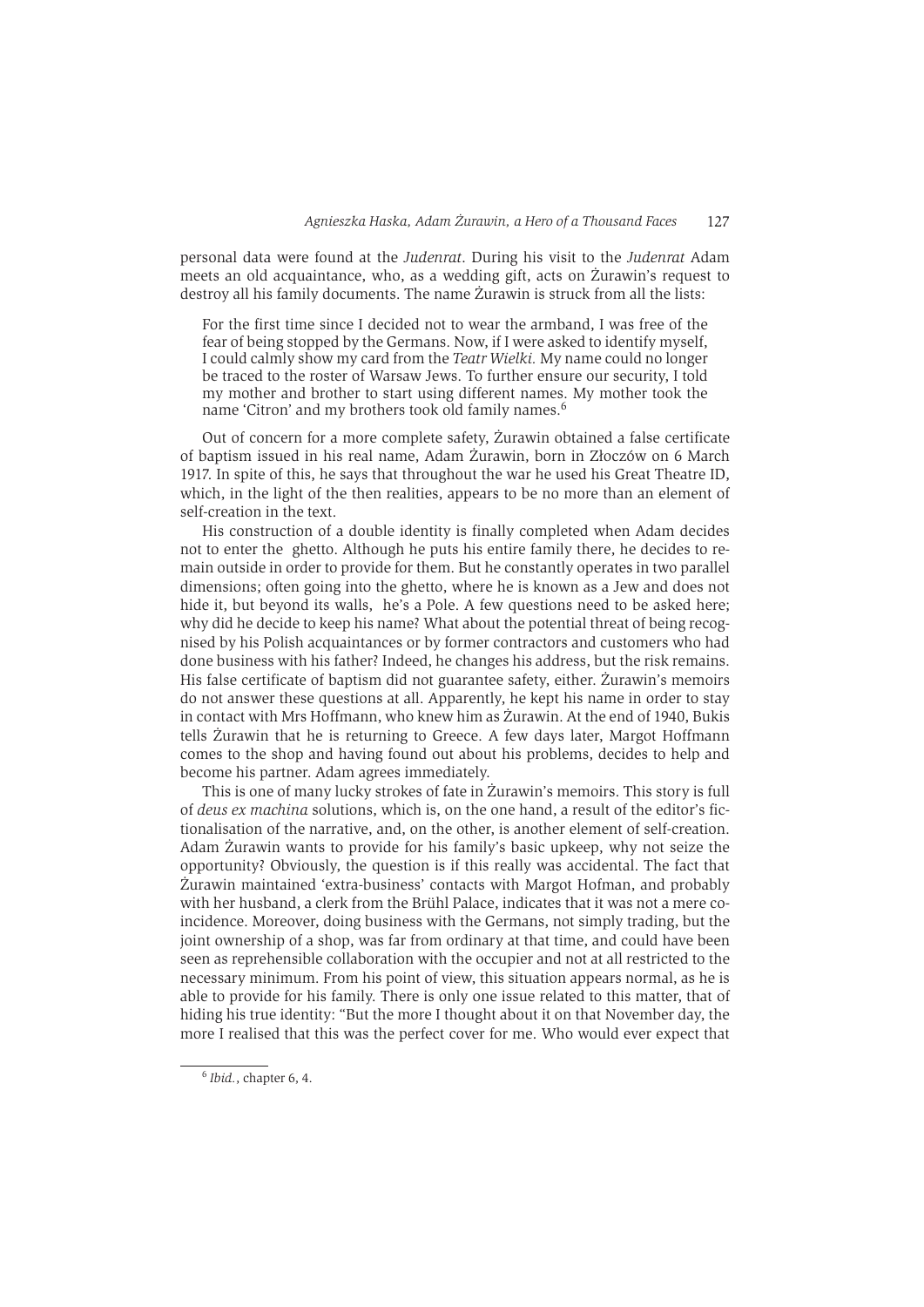a Reichsdeutsche, a real German citizen, would be working with a Jew?"<sup>7</sup> Zurawin must have felt quite secure in that situation, because when Margot accidentally meets Liza, introduced as Adam's fiancée and realises that she is Jewish, this fact has no consequences; the ladies even become friends. Adam is a frequent visitor in Hoffmann's home, and it can be read between the lines that they were also friends.

In July 1941, there is another coincidence in Żurawin's story; Adam meets a German, Teddy Stauffer, who was buying shoes for his wife and his little son in Żurawin's shop, and he turned out to be a good friend of Mrs Hoffmann. According to this story, Stauffer had some contact with the ghetto and brought Liza food parcels from Adam. The two gentlemen must have trusted each other, as Adam gave Stauffer Liza's address in the ghetto, and Staufer asked Zurawin for help when he had problems. He was arrested in the autumn of 1941 and, according to Adam's testimony, gave him a telephone message with a number to contact a 'friend'. This person gives Żurawin a message to the effect that Stauffer was arrested on a charge of 'racial offence', i.e. an affair with a Jewish dancer, and that he is awaiting trial. In order to help Teddy, Adam could testify that Stauffer had been keeping in contact with the Hoffmanns' late son's fiancée, so he could not have possibly have had an 'improper' relationship. Adam agrees and goes to testify before a court-martial in Cracow.

This story raises a few doubts. First, why does Adam agree to help a German? Was it for camouflage again? Zurawin never said so much as a word about it in his memoirs, but it is logical to assume that by appearing in court, he risked exposure. Second, it seems rather unlikely for a Pole to be one of the main witnesses before a German court-martial during the occupation. It has proved impossible to verify who Stauffer was, and there are no traces left of such a trial in Cracow. But this name was quite famous before the war, and not only in Germany. A Swiss musician, Teddy (actually Ernest Henry) Stauffer, known as the 'king of swing', formed his famous jazz band, Teddy And His Band, in 1929, and toured throughout Europe. It must be a different person, as Stauffer the musician was in Switzerland after war broke out, and, in 1941, he left for Mexico. It is possible, therefore, that Zurawin hid his German client's identity in his memoirs. It is possible that there were two Stauffers, and the second one, like his famous namesake, assumed the diminutive. But there is one more possibility; that Zurawin made up this story to justify his acquaintance with Stauffer's 'friend'. This, another mysterious figure, is important in the story.

Żurawin describes him as 'Dr S.' These initials stand for SS-Untersturmführer Gerhard Stabenow<sup>8</sup>, a Security Police and SD (Security Service) officer in Warsaw. Stabenow was the immediate superior of Abraiam Gancwaich, chief of 'Thirteen', i.e. The Office for the Combating of Profiteering and Speculation, at Leszno St. 13, a German agency in the Ghetto.<sup>9</sup> He will reappear in Żurawin's memoirs of the war-

<sup>&</sup>lt;sup>7</sup> Ibid., chapter 7, 3.

<sup>&</sup>lt;sup>8</sup> Information confirmed twice by author in telephone interviews with Liza Żurawin of 24 November 2004 and 29 May 2006.

<sup>&</sup>lt;sup>9</sup> Adam Czerniaków, The Warsaw Diary of Adam Czerniakow, Raul Hilberg, Stanislaw Staron and Josef Kermisz, eds., trans. Stanislaw Staron and the Staff of Yad Vashem (Chicago: Ivan R. Dee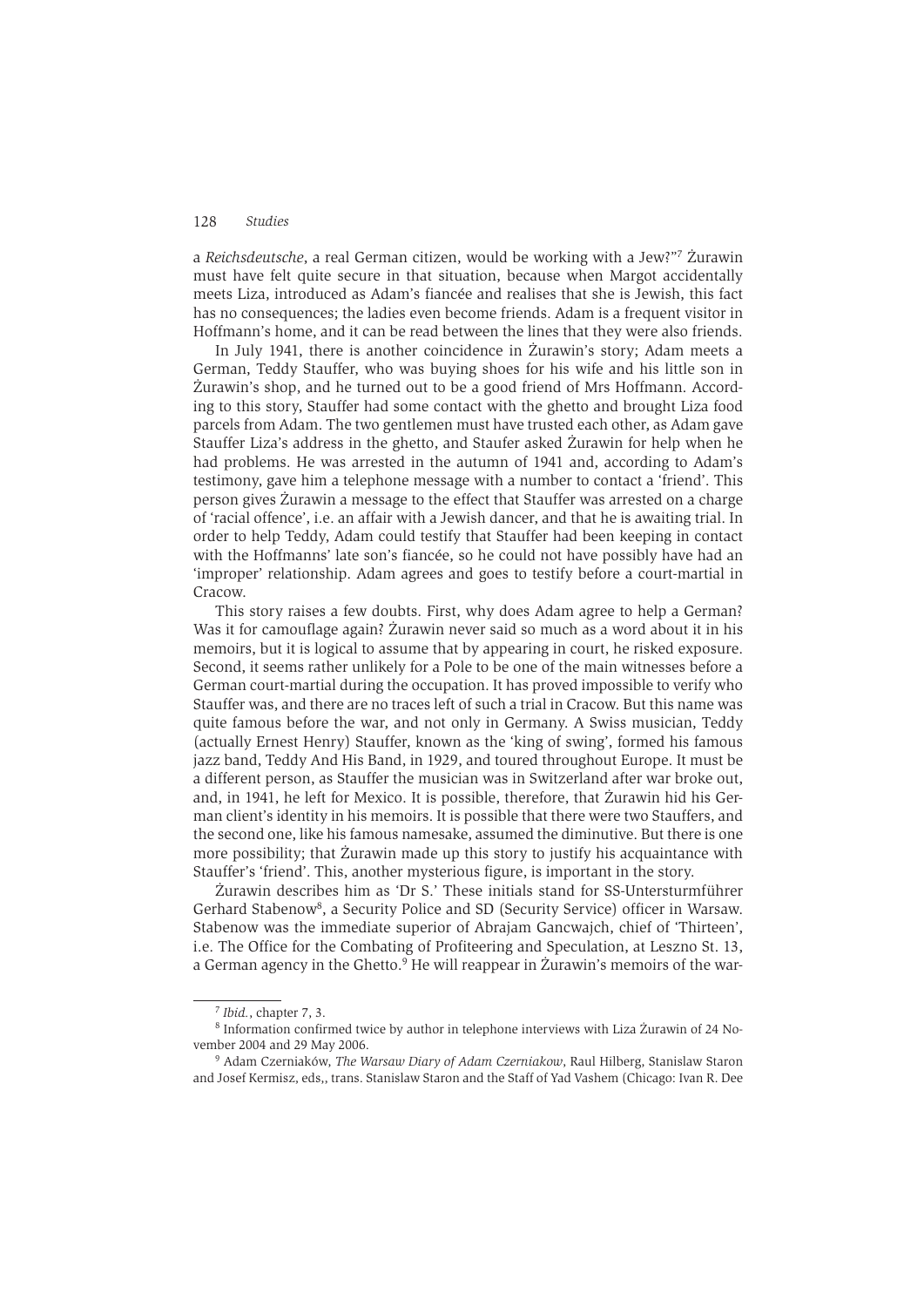time days; Adam admits to having had contacts with Stabenow, who supposedly did him various favours. But he does not give his name, as this does not fit the image of the Żurawin who never tarnished his good name by collaboration with the SD. It seems rather unlikely for a high-ranking Security Police Officer and a protector of Jewish agents to have helped Zurawin out of sheer sympathy. Their contact becomes closer when, after the Hoffmanns left for the Reich in the summer of 1941, Adam closes his shop. Again by coincidence, in the ghetto he meets an old acquaintance of his, Welk (Wolf) Szymonowicz, who offers him a business deal. Emil Weitz, known in the ghetto as 'the king of the brushmakers'<sup>10</sup> needed someone who could move about freely outside the ghetto walls and get materials for brush making. It should be noted that Welk Szymonowicz is another link between Żurawin and the Germans, as he was a 'Thirteen' collaborator, killed by the Germans on the night of 23/24 April 1942, during an operation aimed at the liquidation of those who were 'active' in the Office. Adam, naturally, agrees and obtains a permit from Stabenow to bring the materials into the ghetto. His business relationship with Weitz makes him a wealthy man: "I was making more money than I ever had in my life."<sup>11</sup>

Żurawin engaged in other business operations with Szymonowicz as well. We learn about them from but one entry in Adam Czerniaków's Diaries. On 27 February 1942 Czerniaków writes: "One Adam Żurawin came with a letter requesting permission for opening a photographic studio for the Kennkarten [identity cards]. When I told him that we were not authorized to grant concessions to Aryans he replied that behind him there is a Jew, one Wolf Szymonowicz."12 This letter was to be signed by Stabenow and Johannes Müller. The latter was the commandant of the Security Police in Warsaw District until August 1941, and subsequently transferred to Lublin. The matter reached the high levels of administration. According to Czerniaków's notes, a meeting was held in Karl Georg Brandt's office, chief of the Jewish department of the Gestapo, with Stabenow, Żurawin and Szymonowicz participating. But Czerniaków did not agree to the establishment of the atelier, and was also supported by Heinz Auerswald, the German commissioner of the Jewish district in Warsaw.13 Furthermore, Czerniaków adds that Szymonowicz and Żurawin "blackmailed" him.14 What do we learn from the note? First, this is another indication of Żurawin's close contacts with Stabenow and "Thirteen', and of the significant German support he enjoyed. Second, it demonstrates that Zurawin kept his Jewish identity secret, as he approached Czerniaków as an 'Arvan'. But it is hard to believe that Żurawin's German 'patrons' did not know about the origin of their protége.

Publisher: 1999), 280.; A. Rutkowski, "O agenturze gestapowskiej w getcie warszawskim", Biuletyn Żydowskiego Instytutu Historycznego, 1956. No 18-20.

<sup>&</sup>lt;sup>10</sup> Weitz was an entrepreneur and organiser of the so-called 'brushmakers' shop and one of the richest men in the Warsaw Ghetto. He was famous for his charity work: sponsored the Dobra Wola orphanage at Dzielna St. 61. See B. Engelking, J. Leociak, Getto warszawskie. Przewodnik po nieistniejącym mieście (Warszawa: Wydawnictwo IFiS PAN, 2001), 317.

<sup>&</sup>lt;sup>11</sup> Adam Żurawin, op. cit.., chapter 10, 5.

<sup>&</sup>lt;sup>12</sup> Adam Czerniaków, op. cit., 331.

 $13$  Ibid.

 $14$  Ibid., 332.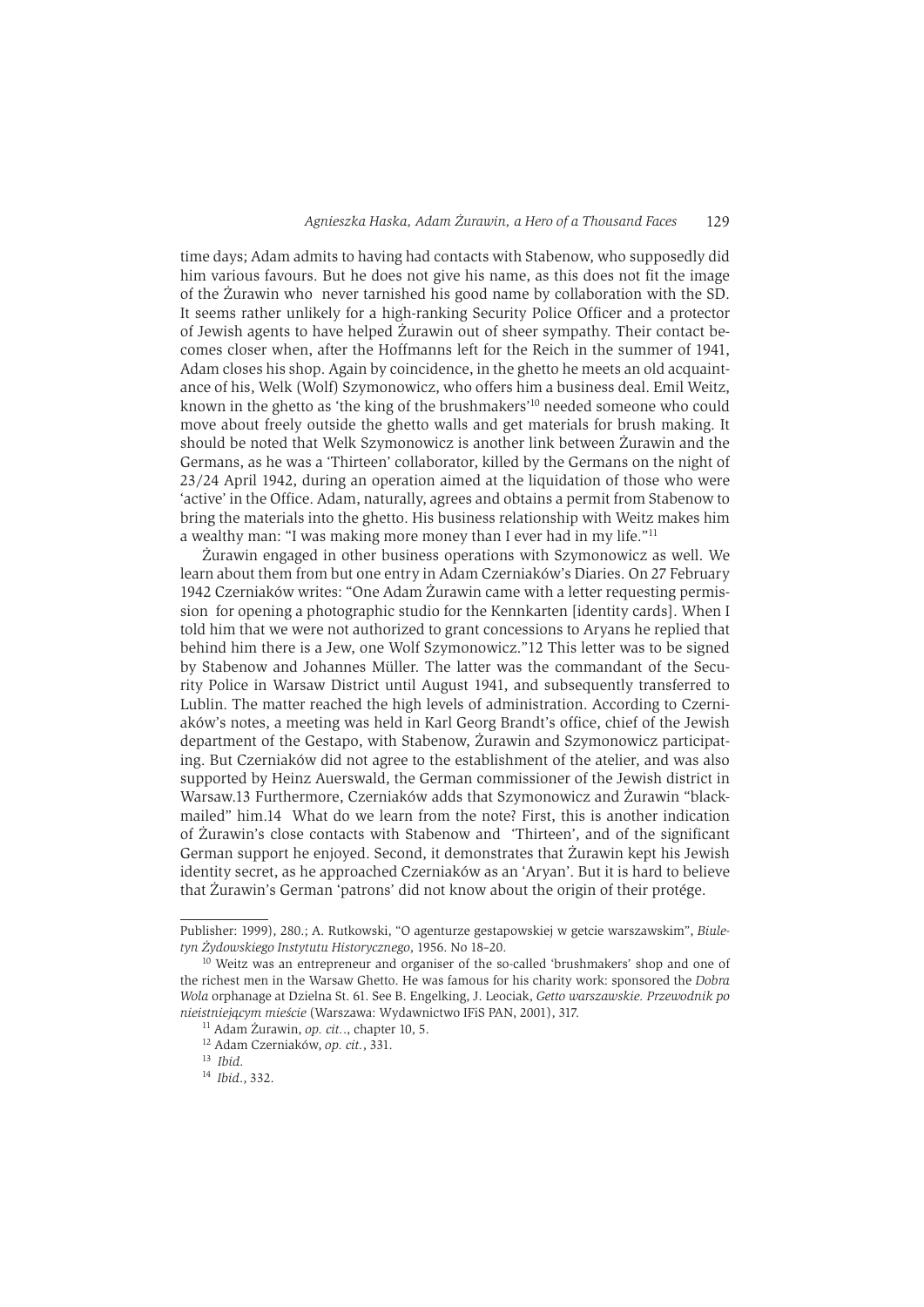They did know, as it turns out. The riddles hidden in Zurawin's memoirs in connection with his collaboration with Stabenow are explained by the latter's testimony of the early 1960s: "A Jew, Adam Żurawin had been my agent since late 1940 and reported to me faithfully about what was going on in the Ghetto, particularly about economic matters."<sup>15</sup> This is the key proof of Zurawin's collaboration, corroborating other circumstantial evidence and exposing the entire self-creation in his memoirs, according to which, it was Stabenow who helped Żurawin out of sheer sympathy, and their contact was purely accidental. This testimony demonstrated that both gentlemen had met earlier than Żurawin claims: it must have taken place when Margot Hoffmann proposed that he run the shop. This is another trail showing that the story of Teddy Stauffer is fictitious and actually serves to make the acquaintance with 'Dr S' credible.

Let us return to the memoirs. In early 1942, Liza breaks her leg, and Adam takes her out of the ghetto, hides her in Podkowa Leśna, in the villa owned by his friends, Zenon Panasiuk's family and arranges papers for her in the name of Jadwiga Podhaina.<sup>16</sup> Meanwhile, Zurawin moves to a new flat. One day a neighbor knocks at his door: Karl Fischer, chief of Todt Organisation in Warsaw.<sup>17</sup> Even without Stabenow's testimony, such a neighbourhood shows that Zurawin was collaborating closely with the German at that time. His new flat must have been located in the German district of Warsaw, as it is highly unlikely that such a high-ranking official lived in a tenement house together with Poles, and without the support of the Germans, it was impossible to obtain such a flat there. Zurawin writes that he was disappointed: "[it was] my bad luck . . . having this man as a neighbor"<sup>18</sup>, but he meets him socially, accepts Fischer's invitations to dinner, and takes Liza with him, they listen to music together. Eventually Fischer finds out that the Zurawins are Jewish. Adam writes that what gave them away was his question about the chance of sending several people to Hungary, which Liza Żurawin does not confirm. In September 1942 Fischer makes Żurawina a business proposal; for a certain amount of money, which Adam will give him, he will buy a plot of land in the Reich and employ Żurawin's family as workers there. But as this proposal only concerns the women, the family turn it down. Both gentlemen, as if nothing had happened, continue their social contact. However, this must have gone far beyond listening to the music; a Home Army counter-intelligence report of June 1943 reads:

Without consulting the housing board, Zurawin Adam, of Smulikowskiego St. 9, Flat 7, moved into the flat vacated by Todt Organisation clerks, and, when asked on what grounds he exercised this lawlessness, replied that he had been authorised by German police. He instructed the caretaker that he

<sup>&</sup>lt;sup>15</sup> Bundesarchiv, Stelle Ludwigsburg, KdS Warschau trial, B 162/3666, Dr Gerhard Stabenow's testimony. I am greatly indebted to Prof. Jan Grabowski for making these materials available.

<sup>&</sup>lt;sup>16</sup> On the basis of a telephone interview, carried out by the author with Liza Żurawin on 29 April 2006.

<sup>&</sup>lt;sup>17</sup> The paramilitary Todt Organisation was mainly engaged in the construction of military installations.

<sup>&</sup>lt;sup>18</sup> Adam Żurawin, op. cit.., chapter 11, 2.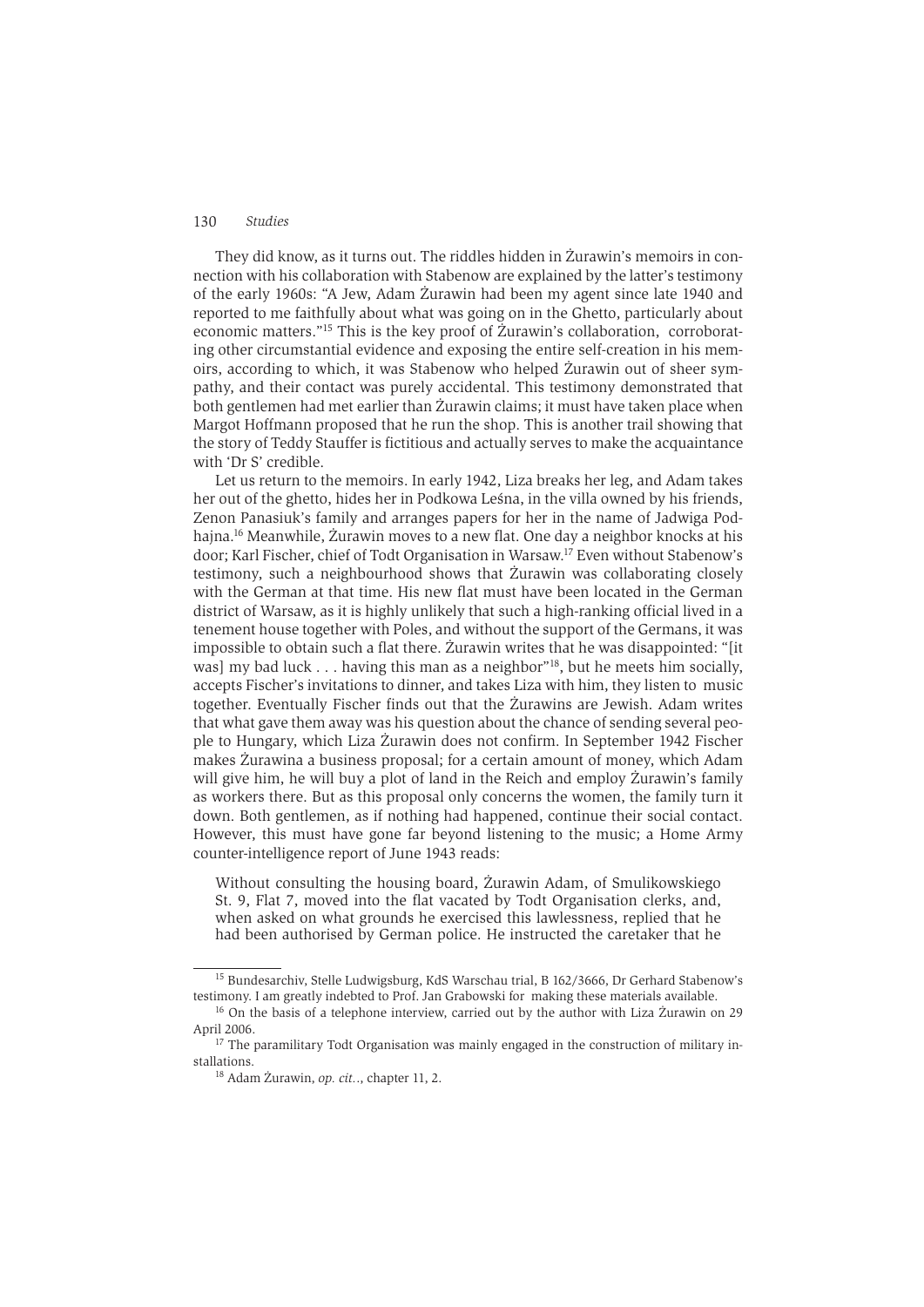should be referred to 'Mr. Adam' and all those wishing to see Mr. Adam were to be directed to his flat. He is very frequently visited by Gestapo officers, who arrive in their motorcars, and often by young people [...] The German are very polite to him and apparently they value Zurawin much.<sup>19</sup>

Again in Żurawin's memoirs there is not even the slightest reflection on this acquaintanceship, and this is not all; Adam makes no mention of his family situation either, and the idea described above for getting them out of the ghetto was supposed to have come up accidentally in a conversation. Liza Zurawin remembers that Fischer was "a very nice man. He knew that I was Jewish and everything was all right."<sup>20</sup> Neither the contact with Stabenow nor with Fischer are described by Adam Żurawin as purely social or business meetings. From his point of view everything was all right and purely accidental.

# The Hotel Polski

In February 1943 Adam Żurawin finds out about the possibility of obtaining South American travel documents and, thus, of leaving the General Government. Apparently he received this information from a Bund activist and representative of the Social Council (Rada Społeczna), at the JOINT in the Warsaw Ghetto, Maurycy Orzech, who was hiding on the 'Aryan side' and had Uruguayan papers. In fact, many people in the Warsaw Ghetto tried to obtain such documents, because Jew-foreigners were not subjected to all the decrees of the occupation authorities. Possession of such documents meant greater chances of survival, which became evident during the deportation action on July 1942, when foreign citizens were interned in Pawiak prison to be subsequently transferred to the Vittel camp in France and there await exchange for German prisoners of war interned by the allies. Two organisations from Switzerland acted as agents in passport matters; The Relief Committee for Jewish War Victims RELICO (Komitee zur Hilfsleitung für die Kriegsbetroffene Jüdische Bevölkerung) established by Dr. Abraham Silberschein, a lawyer and a member of parliament in Poland, and the Jewish Refuge Relief Organisation HIJEFS (Hilsverein für Jüdische Fluchtlinge in Shanghai), established in 1941 by Recha and Isaac Sternbrick in Montreux. These organisations bribed the honorary consuls of South American states to issue such documents. Thus passports from the following countries were obtained: Paraguay, Honduras, Costa Rica, Guatemala, Haiti, El Salvador, Peru, Bolivia, Ecuador, Nicaragua, Panama, Uruguay and Venezuela. These documents were subsequently sent to the General Government. The Jewish underground was aware of this and in early 1943, a committee was set up; among its members were: Dr. [Icchak?] Schipper, Menachem Kirszenbaum and Emanuel Ringelblum. This Committee compiled a list of people to be saved and sent it to Switzerland.<sup>21</sup>

<sup>&</sup>lt;sup>19</sup> AAN (New Acts Archive), Armia Krajowa, III-105/50.

<sup>&</sup>lt;sup>20</sup> Telephone interview with Liza Zurawin carried out by the author on 29 April 2006.

<sup>&</sup>lt;sup>21</sup> Icchak Cukierman's afterword to The Last Writings of Izchaak Katzenelson, Hakibutz Hameuchad, Beit Lochamej Hagetatot 1956, quoted in: A. Rubin, Facts and Fictions about the Res-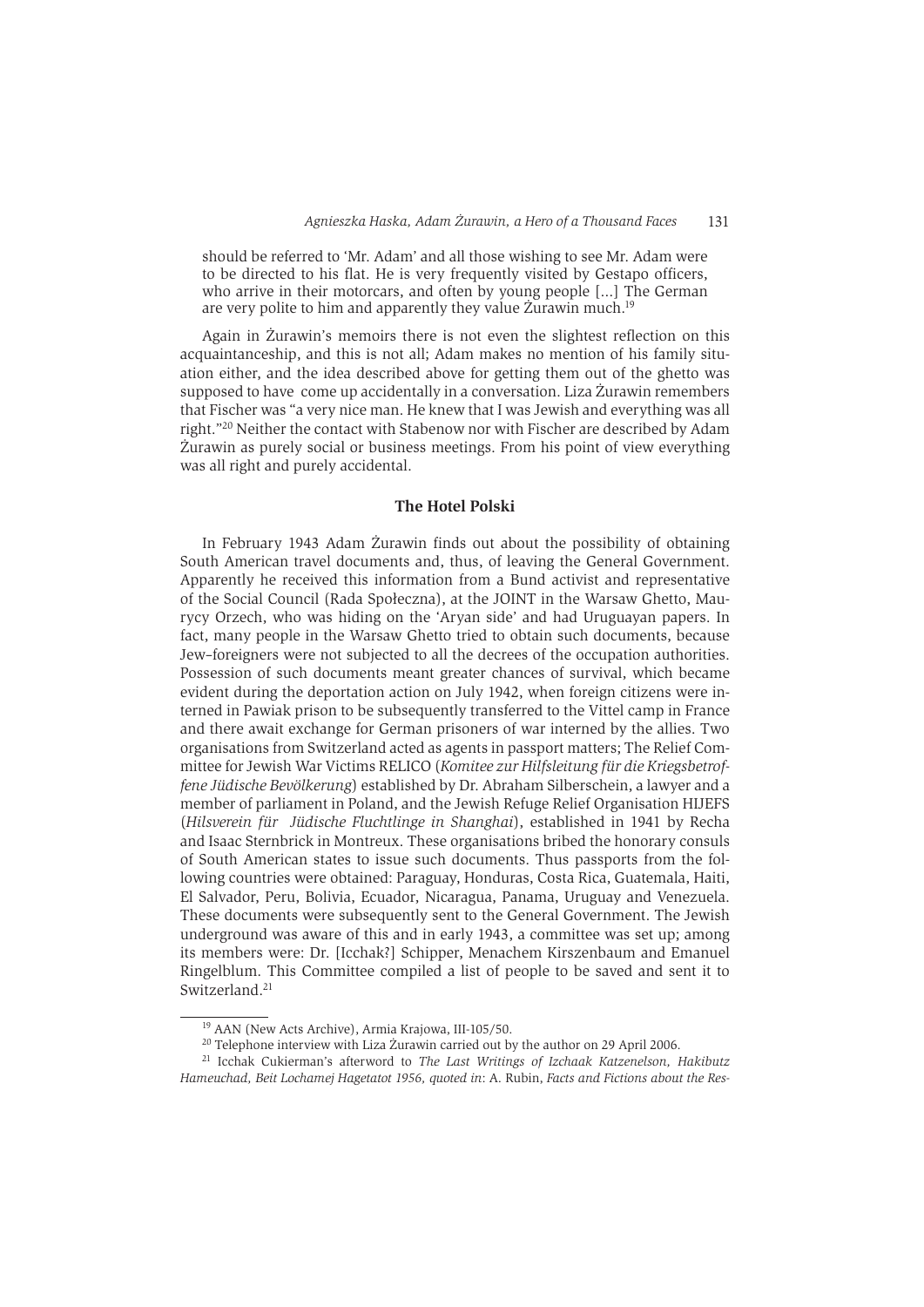Żurawin was very much interested in this matter; through a Mr Luigi Galiardini, a Fiat representative who was just leaving for Switzerland, he arranged Honduran passports for himself, his sister and Liza's siblings. One question must be asked here; why did Żurawin, consistently posing as a Pole, obtain documents issued in his own name as well? In his memoirs, he explains this by his wish to remain with his family, but it seems that the answer lies elsewhere. It is early 1943, after the liguidation action, the Jewish Fighting Organisation passes death sentences on Jewish collaborators; a number of assassination attempts are made in February, including that of 21 February 1943 on a man by the name of Rosenberg, Lolek Skosowski, who later plays an important role in the story, is wounded in this operation. Moreover, those connected with 'Thirteen' were liquidated by the Germans, even before the action. Zurawin must have been aware that his safety was not fully guaranteed. Icchak Cukierman writes that the Jewish Fighting Organisation sentenced Żurawin to death, but does not specify whether the sentence was passed earlier, or in connection with the Hotel Polski [affair].<sup>22</sup>

The documents arrive in Warsaw on 22 April 1943. Meanwhile, Liza's family are detained in the Poniatowa camp. Adam begins to search for solutions at to how to get them out. In search of Emil Weitz, he goes to the Hotel Royal at Chmielna St. 31, turned into an internee shelter before the liquidation of the ghetto for Jew-foreigners. At the hotel, Żurawin meets Daniel Guzik, former director of the JOINT in Warsaw. Żurawin did not find Weitz at the Royal; Guzik, who was supposedly in a similar situation, as his niece was in Poniatowa, offers to help him. In return for getting his niece out of the camp, Guzik informs Zurawin as to how to get to the camp.

Part of Żurawin' story of how his family was freed from the labour camp at Poniatowa reads like a ready-to-shoot screenplay for a thriller and merits quotation in full.

How in the world, I asked myself, was I going to get people out of a place I knew nothing about? Was it heavily guarded? I had no idea what to do. I decided to go to the only person who could possibly help me, Zenek Panasiuk.... "I know I ask the impossible of you, Zenek: If this war is ever over and I survive, I'm going to have to spend my entire life paying you back for everything you've done. But in the meantime, do you have any ideas?"

"The only thing I can think of is that we need to get a truck. Then we'll drive to Poniatow, show them the papers and get the people out."

"Just like that, we'll get them to release Jews?"

"Adam, didn't you learn to act in the opera? Put on that face, the one you used when you were protecting Liza's parents. Maybe you'll scare them. What have you got to lose?"

Of course, I had nothing to lose. We spent the rest of that day and the following morning trying to find a truck to rent, borrow or steal. One of Zenek's friends had an old truck with a canvas top, but it was missing two tyres, a few fan belts and it had no petrol. We found two tyres in the back of an old garage

cue the Jews, (Tel Aviv: 2003), 15.

<sup>&</sup>lt;sup>22</sup> Icchak Cukierman, Nadmiar pamięci, transl. Z. Perelmuter, (Warsaw: Wydawnictwo Naukowe PWN, 2000), 313.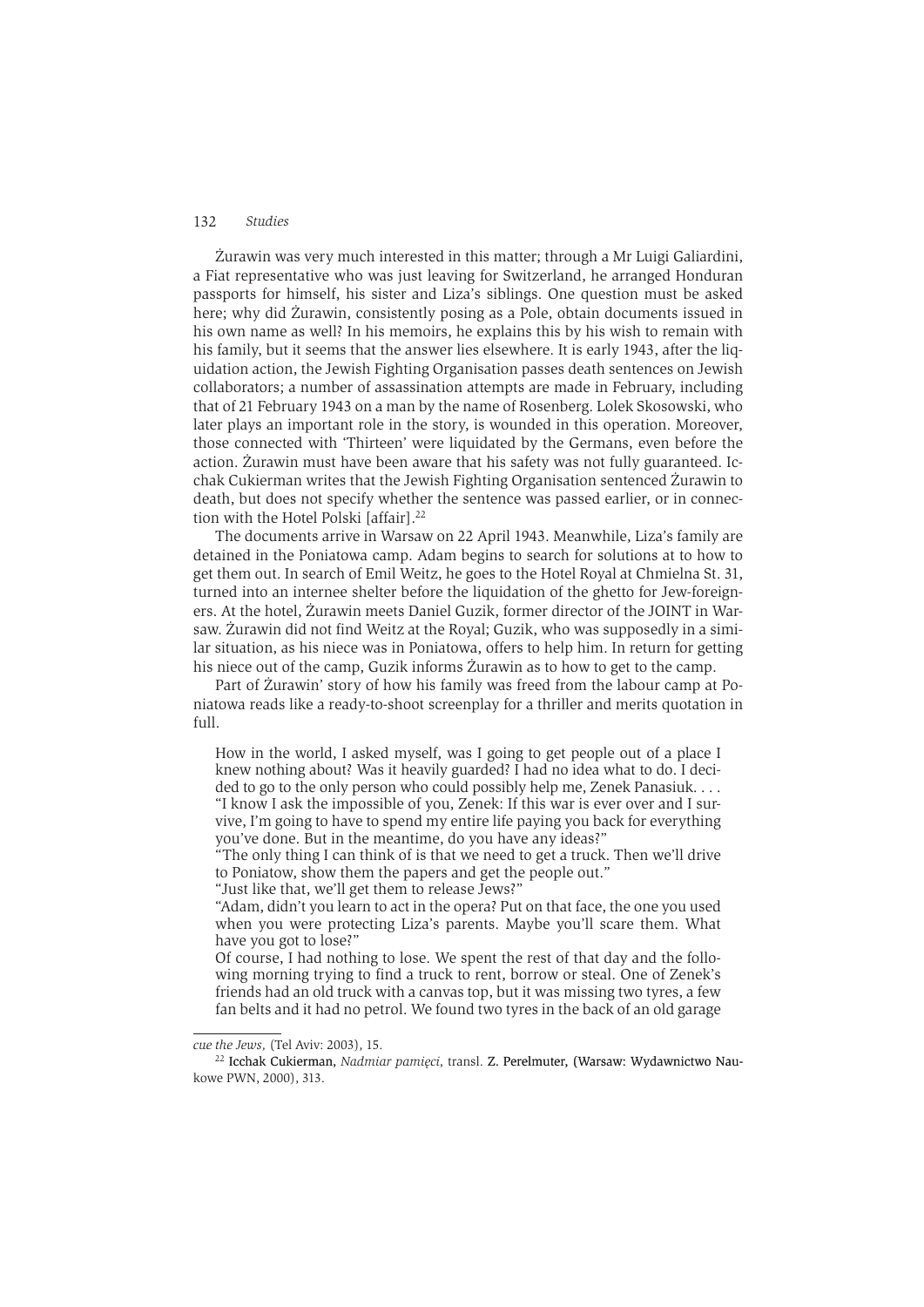but only one fit properly. We decided to use the other one anyway, hoping that it wouldn't make much of a difference. We bought used belts on the black market and siphoned petrol from several cars. I prayed we had taken enough to get us to Poniatowa and back.

In the late afternoon of May 20, Zenek and I got into the truck and he started to drive. It was very hard to control because of the wrong sized tyre but he said that he could do it. On our way out of the city, Zenek told me he wanted to make a stop.

"Do you have any money?" he asked me.

"Yes, a little. Why?"

"I know this guy nearby, he's a *Volksdeutch*, a German who's lived here all his life. He may be useful. He's a big fellow and as a German he may make this seem more legitimate."

"But those people are real anti-Semites. Why should he help us?"

"That's why we need the money. To grease his palm a little. Also, I'll tell him you're a Polish official and we've been told to transport those Jews. I think he'll do it."

We stopped on a small side street on the outskirts of Warsaw and Zenek went into one of the houses. He came out about fifteen minutes later with another man. Zenek introduced me to him as an official of the Warsaw government. The German grunted something and then went to sit in the back of the truck. We drove to Poniatowa in silence....

Zenek and I jumped out of the truck. The German got out from the back and stood with us. . . . . Zenek tapped my shoulder and pointed to a uniformed guard asleep on a stool near the shack.

"You there," I barked at the guard. "Are you in charge here?"

The guard jumped up and looked at me.

"What's the matter?" he sputtered. "What do you want?"

I immediately saw from his uniform that he wasn't SS or Wehrmacht. He didn't even speak good German. "Thank God", I thought, "he's a Volksdeutch soldier!"

"Are you in charge here?" I shouted at him again. "What the hell are you doing sleeping? I'm from Warsaw. I have orders here to bring the foreigners back to the city. The SS ordered it!"

Another soldier walked over to us. . . .

"Are you the idiot who's in charge here?" I asked the sergeant. "I've already wasted time. I have official papers here concerning citizens of a certain Central American country. The SS is waiting for them in Warsaw and I have to get them back there as soon as possible...

The soldier obviously didn't understand what the papers said. He looked at the big German standing next to Zenek, then turned to me and said,

"You'd better call out the names yourself. I'll help you get them into the truck."

For a second, I couldn't believe what I had heard. He was really going to let us do it. It had been so easy.

About two hundred people now stood nearby....

"I have the names of people who have been granted Honduran citizenship and are to come with me to Warsaw. If I call out your family name, come forward and step behind me."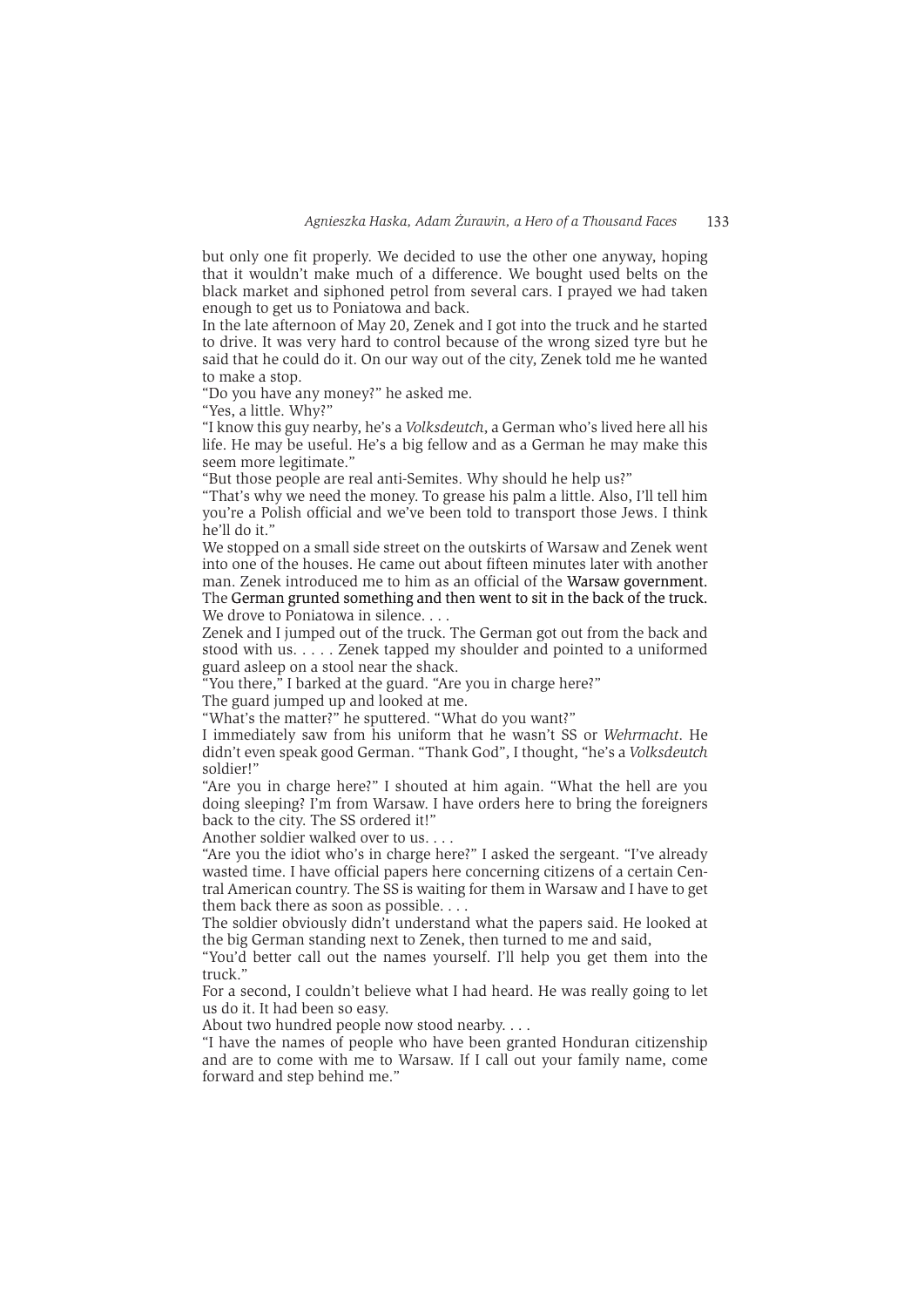A murmur went through the group. Then I saw my father-in-law, staring at me in disbelief.

"Krystenfrynd'!" I called out.

My father-in-law came forward, holding my mother-in-law by the hand. Then Liza's two sisters pushed through the group.

"'Kadish'!"

No one came forward.

"Kadish'!" I said louder.

"Yes, we' re here. We' re coming." From the rear I heard the voice of my brother-in-law Isak Kadish. He came to the front with his son Rachmiel. . . . I continued calling out the names on my Honduran papers. Each time, when no one responded to the first call, two or three strangers came forward.

Zenek counted them as they climbed in.

"There are twenty-eight."

Six of the people were members of my family and one was Guzik's niece. The other twenty-one were Jews who had made that split-second decision to take someone else's name when no one responded. "My God", I thought, as the two soldiers watched us, "we did it!"

I told the German to sit in the front with Zenek and I got into the back of the truck....

It was very late at night when we arrived on the outskirts of Warsaw. We dropped off the German and Zenek drove slowly towards the centre of the city. Miraculously, no one stopped us. We arrived at the courtyard of the Hotel Royal.<sup>23</sup>

This incredible story is not a work of science fiction, if a few assumptions are made. First, there is the mysterious figure of the German; according to the testimony, he was a *Volksdeusch*, and, what is more, in civilian clothes. He therefore must have played a different role which Żurawin does not mention for obvious reasons; it does not fit Adam's self-creation as a person who did not collaborate with the Gestapo or with the entire Sicherheitspolizei. Second, it seems rather unlikely that the guards should release prisoners only on the basis of their Honduras documents; apparently, Zurawin must have had another type of authorisation, or the soldiers verified the entire operation by telephoning their superiors. Third, it seems that a single truck driving in the centre of Warsaw after curfew, and Żurawin writes that it was dark, must have caught someone's attention, not to mention the permit to drive that truck. Either Żurawin or Panasiuk needed to have such a permit.

After all, transport of Jews, citizens of South American countries, to Warsaw, was nothing unusual from the German point of view. Throughout the entire General Government, an internment operation of these people was being carried out on the basis of an ordinance of the Reich Security Main Office (RSHA) of February 1943. According to this ordinance, all Jews who, apart from a different citizenship, are also entitled to a British or American passport, are subject to internment. This document also mentions the planned exchange and "arousing the interest of Jewish organisations, so that it would be possible to exploit the Jews profitably."<sup>24</sup>

 $23$  Adam Żurawin, op. cit.., chapter 15, 5; chapter 6, 1;

<sup>&</sup>lt;sup>24</sup> Archives of the Jewish Historical Institute (later: AZIH), NG 2856-P.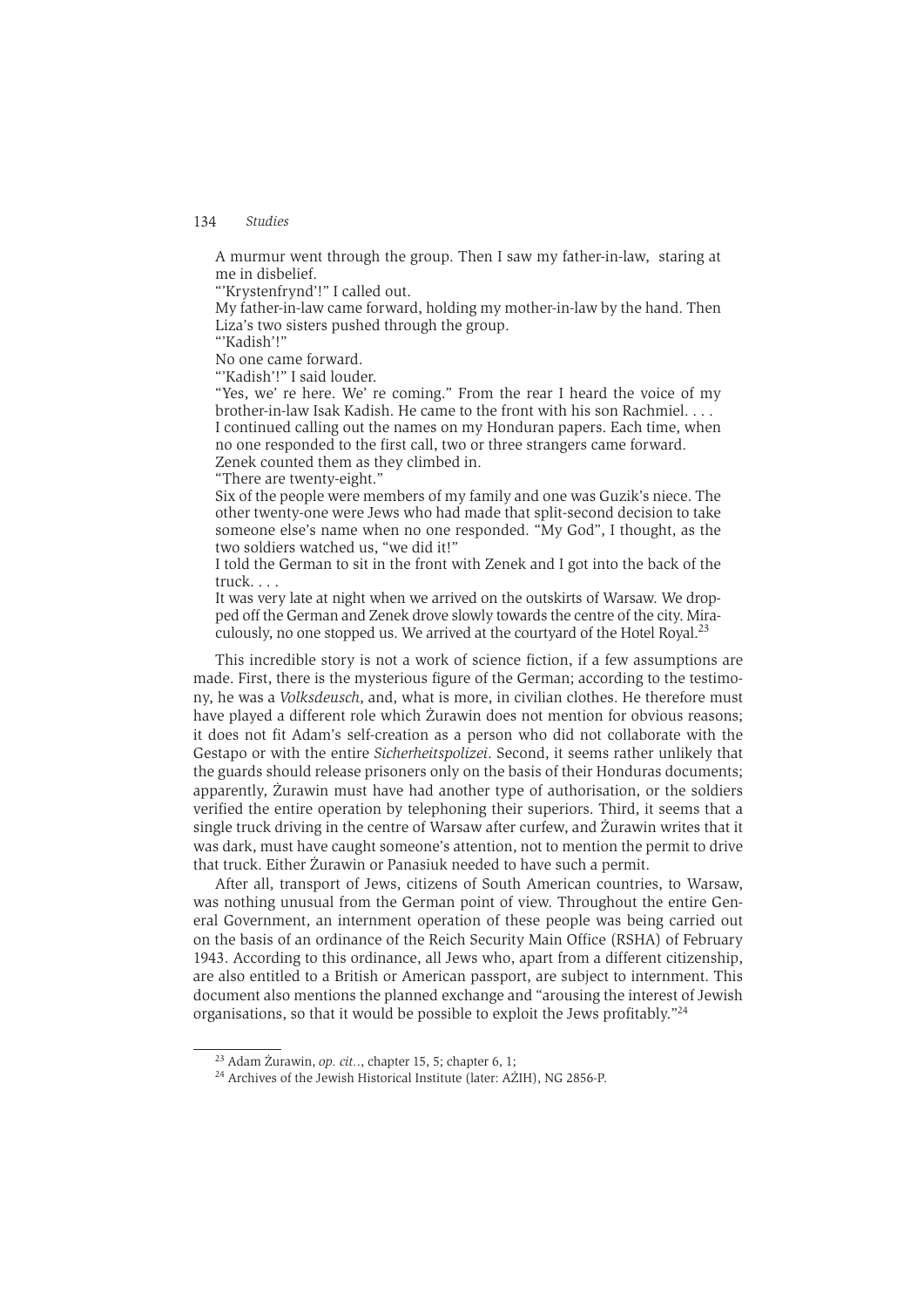Żurawin brings Liza and his sister Bronka, who was also hiding on 'the Arvan side', to the Hotel Royal, On 18 May 1943, they are transported, together with other residents of the Hotel Royal, to the internment camp at Vittel. But Żurawin stays, under the pretext of searching for his brothers and sister. Meanwhile, more and more people come to Chmielna street, seeking an opportunity to purchase documents in order to confirm citizenship of a neutral country, or simply to survive. Most of them do not have papers that would entitle them to leave. And suddenly, such documents appear as if a magic wand has been waved. The Royal is filled to the limit of its capacity; in early June 1943, as many as 100 people are residing there. Thus, the Germans decide to move the residents from Chmielna to a larger building. They choose the Hotel Polski, at Długa St. 29.

It is at this momentthat Leon (Laib) Skosowski, known as Lolek, a textile technician, an aspirant and an employee of the 'Thirteen', should appear on the stage. After Thirteen' had been dissolved, he continued to collaborate with the Germans. He is known to have been in contact with the chief of department IV S, police commissioner SS-Hauptsturmführer Alfred Spilker. Skosowski decides on the career of a double agent and contacts Eugeniusz Glitterman of the Government's Delegate's Office counter-intelligence, who subsequently used Skosowski's information on the personnel structure of the Gestapo and employed him as an organisational intermediary in the release of some people from the hands of the occupier.<sup>25</sup> In return, the Government Delegates' Office gave Lolek a verbal guarantee of safety and "promised that after liberation, his work for the underground will be taken into account when the extent of his collaboration with Gestapo is established."26 But it seems he did not have a long career, as, in February, an attempt on his life is made. Then. in the spring of 1943, the Home Army counter-intelligence starts taking an interest in him, because Lolek is seeking contact, via the Government Delegate's Office, with 'Pleban', Captain Bolesław Kozubowski, chief of the Warsaw District counter-intelligence. From then on, the Home Army watches Lolek closely.

In most testimonies regarding the Hotel Polski affair, the figures of Skosowski and Zurawin are inseparable; it is they who help those coming to Chmielna and Długa Streets obtain South American documents, simply by selling them at high prices, and they are both unequivocally described as Gestapo agents. Here are two examples of such testimonies: "these papers were arranged by Lolek Skosowski and a Mr Adam, Jews in the service of the Gestapo."<sup>27</sup> "Two Gestapo men were particularly involved; Skosowski Lolek and Adam (I can't remember his name). They had an entire staff of assistants and helpers at their disposal."<sup>28</sup> Zurawin's name appears in documents from that period, primarily in a report drafted for 'Żegota' and the Government Delegate's Office by Witold Bieńkowski, 'Wencki', head of the Jewish Section in the Department of Internal Affairs of the Government Delegate's Office: "

<sup>&</sup>lt;sup>25</sup> See A. K. Kunert's note to: Raport o likwidacji Skosowskiego, in: A. Rószkiewicz-Litwinowicz, Kontrwywiad Okregu Warszawa AK, (Warsaw, 1991), 159.

 $26$  Ibid.

<sup>&</sup>lt;sup>27</sup> AŻIH, 301/576.

<sup>&</sup>lt;sup>28</sup> AŻIH, 302/49.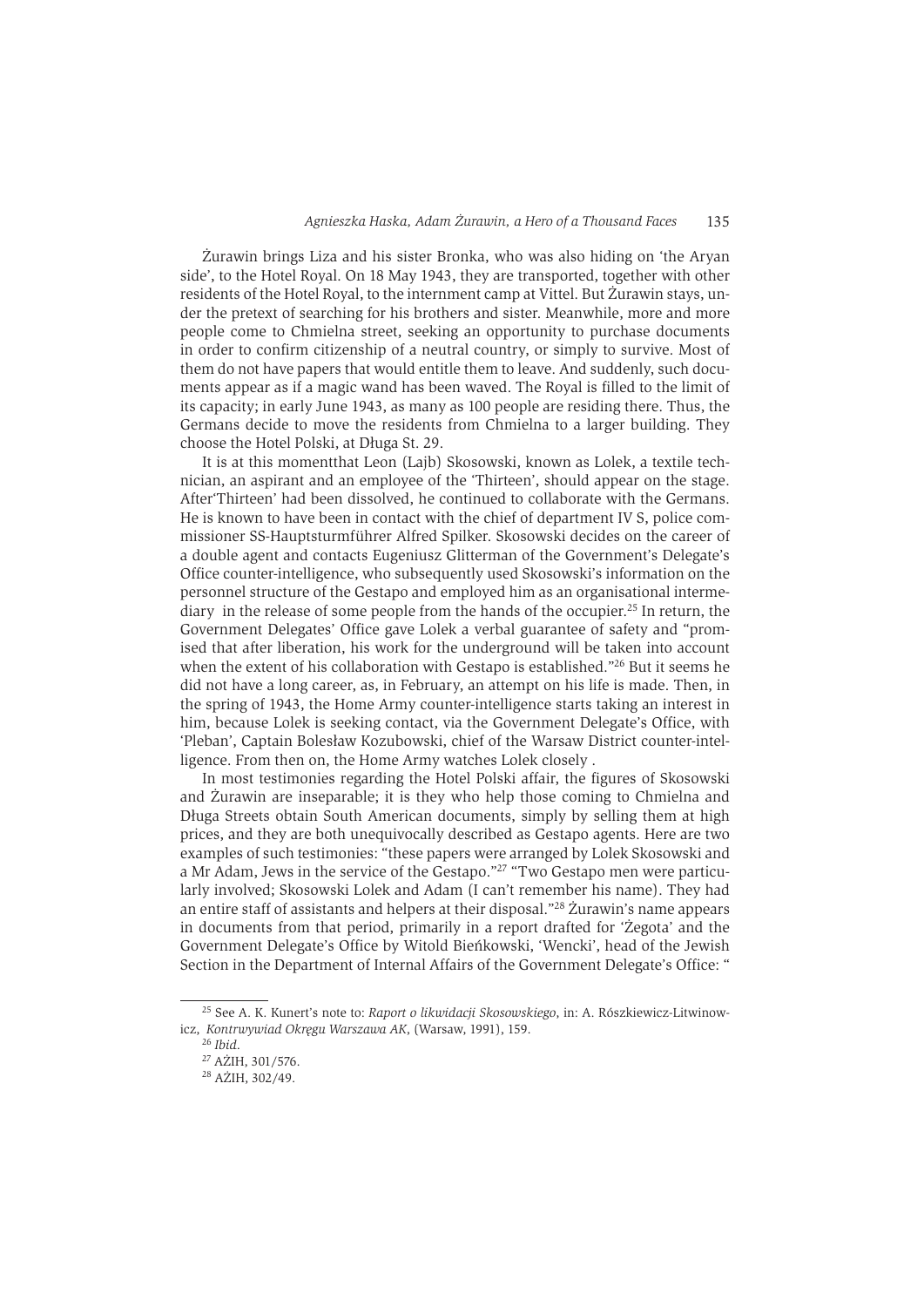... two Gestapo Jews took particular interest in them [i.e. the documents – A. H.]. or rather, mainly their boss, Leon Skosowski, and an Adam Żurawin."29

Therefore, Skosowski should have appeared in Żurawin's memoirs, but he did not. There is not so much as a single word about Lolek in the entire text. The one faint trace that might lead to Skosowski is the mention of a person who brought the South American documents to the Hotel Polski. They were brought from the post office at Zamenhofa St. 19, where they arrived from Switzerland at the turn of 1942/1943, but their addressees were already dead, deported to Treblinka during the liquidation action: "One afternoon, a Pole, who I knew was in the Polish underground, arrived at the hotel with several sacks."<sup>30</sup> This person could have been Skosowski, although it is known that he was Jewish. On the one hand, it was evident that those documents must have been obtained with the help of the Gestapo; although Zurawin claims that the Polish underground found them at the post office in Napoleon Square, we do know that they were kept at the post office in the ghetto and were probably confiscated by the Germans. The Polish underground, very much interested in the Hotel Polski, does not confirm Zurawin's version.<sup>31</sup> It remains to be clarified whether Skokowski and Żurawin simply bought these documents from the Germans in order to sell them later at a profit, or whether the Germans decided that there was profit to be made from the sale of these documents and proposed an illegal partnership. Teresa Prekerowa writes that it was given to understand, by the Germans of the Auslandstelle themselves, that it did not matter to them who would use those documents.<sup>32</sup>

Żurawin is trying very hard to hide Skosowski's presence at the Hotel. What is odd, is that Liza Żurawin does remember him and can give a description of him.<sup>33</sup> How, then, does Żurawin account for the fact that, after the war, he was identified as the person who sold the documents? He claims it was Daniel Guzik's fault.

Guzik's role in the Hotel Polski affair is rather obscure: whereas Skosowski and Żurawin are unequivocally described as collaborators, opinions of Guzik are favourable. According to one account, the director of the JOINT, also involved in the Jewish underground (and described as its loval member<sup>34</sup>), helped people obtain documents free of charge, and was sure that the entire operation would be successful (he also sent his family abroad through the Hotel). When asked by Icchak Cukierman why he was involved in the operation alongside Jewish collaborators, Guzik was to reply: "If I know that I can save but one Jew. I'll be ready to kiss Zurawin's and Sokowski's butt."35 One of Guzik's achievements was the so-called 'Palestine certificates' delivered to Długa St.; when the Hotel Polski was an internment centre, he sent telegrams to the Palestine Agency in Constantinople, via the Government

<sup>&</sup>lt;sup>29</sup> AAN (New Acts Archive), Armia Krajowa, III-105/43.

<sup>&</sup>lt;sup>30</sup> Adam Żurawin, op. cit., chapter 17. 3.

<sup>&</sup>lt;sup>31</sup> AŻIH, 301/4492.

<sup>&</sup>lt;sup>32</sup> Teresa Prekerowa, "Sprawa Hotelu Polskiego", Polityka, 16 May 1987, No 20 (1567).

<sup>&</sup>lt;sup>33</sup> Telephone interviews with Liza Żurawin (by author), 29 April 2006.

<sup>&</sup>lt;sup>34</sup> A. Shulman, The Case of Hotel Polski, (New York: Holocaust Library, 1982), 229.

<sup>&</sup>lt;sup>35</sup> Icchak Cukierman, op. cit., 313.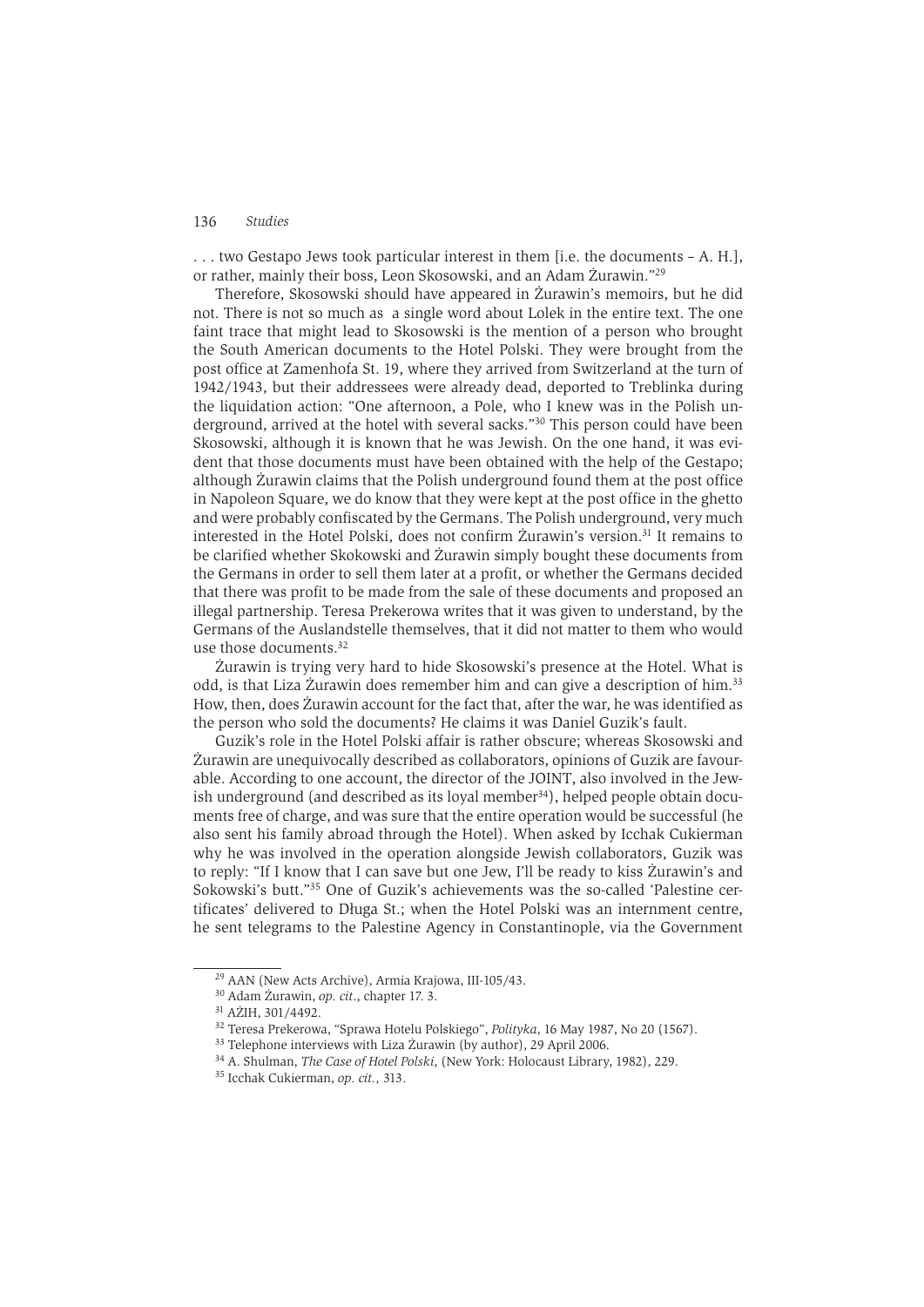Delegate's Office, requesting more certificate forms, as per his telegram of 26 June 1943: "The matter of certificates very urgent, please send more certificates in blanco. My address: Guzik, Warsaw, Hotel Polski, Długa St. 29."<sup>36</sup> Guzik gave these documents away free of charge, although some testimonies mention that small fees were charged for putting one's name on the Palestine list. He also had a certain number of South America passports which, apparently, he reserved for Jewish underground activists, soldiers of the Jewish Fighting Organisation and the Jewish Military Union. For this reason, Israel Kanał and Eliezer Geller of the Jewish Fighting Organisation, as well as the name of Chaim Lopata of the Jewish Military Union, were put on the list, among others. We do not know how Guzik obtained South American documents. Perhaps the underground had these documents, or perhaps Skosowski and Zurawin gave some of the documents to the underground, seeing this as a chance for future rehabilitation if charged with collaboration. It is highly likely that it was a package deal; those who paid large sums of money for the passports thus sponsored those who could not afford them.

Żurawin writes that Guzik proposed that he serve as his unofficial assistant at the Hotel, but fails to specify what that involved. Another interesting theme in Żurawin's memoirs regards fees charged for the documents. According to his account, it was Guzik who set the prices of passports, collected the money, and, additionally, supposedly threatened the 'residents' for that purpose, saying that Adam was a blackmailer (szmalcownik), who needed to be paid: "I was in the room when Guzik was trying to get money from a couple and he again pointed to me during his talk with them."<sup>37</sup> This, according to Zurawin, was the source of his legend as an organiser, while, in fact Guzik was the one in charge.

Accounts from the Hotel Polski contradict that. "People sat on their luggage in the corridors, on the stairs and in the hotel yard, fidgeting nervously, consulting each other, discussing the fate of their relatives, captured by the Germans, [...] One of the hotel rooms was Adam Żurawin and Lolek Skosowski's office, where they received people who were waiting in a long queue"<sup>38</sup> Auslandstelle officials, who put the 'foreigners' on transport lists, operated from the same office. People formed long queues at the door, waiting for the office to open. According to Nina Tomkiewicz, the office opened at 11, but it was necessary to start queuing the night before.<sup>39</sup> Those queuing up were mainly people who had no money for the trip, while the passport 'transactions', according to testimonies, were conducted via middlemen, or directly with Lolek or Adam, without waiting. Among the residents at Długa St., tips how to catch Adam or Lolek were circulated: "What was I supposed to do to join the next transport? In order to talk with Adam and Lolek, one had to queue for a long time and catch one of them as he was passing by, holding him firmly by the button of his jacket so he couldn't go away. Then one had to present one's case at a fast pace and with an appropriate amount of drama. This trick of holding them by

<sup>36</sup> AAN, Delegatura Rzadu na Kraj, XV-2/343.

<sup>&</sup>lt;sup>37</sup> Adam Żurawin, op. cit., chapter 15, 5.

<sup>&</sup>lt;sup>38</sup> H. Schupper, *Pożegnanie Miłej 18*, quoted in: Icchak Cukierman, op. cit., 311

<sup>&</sup>lt;sup>39</sup> M. Tomkiewicz testimony, quoted in A. Shulman, op. cit., 68.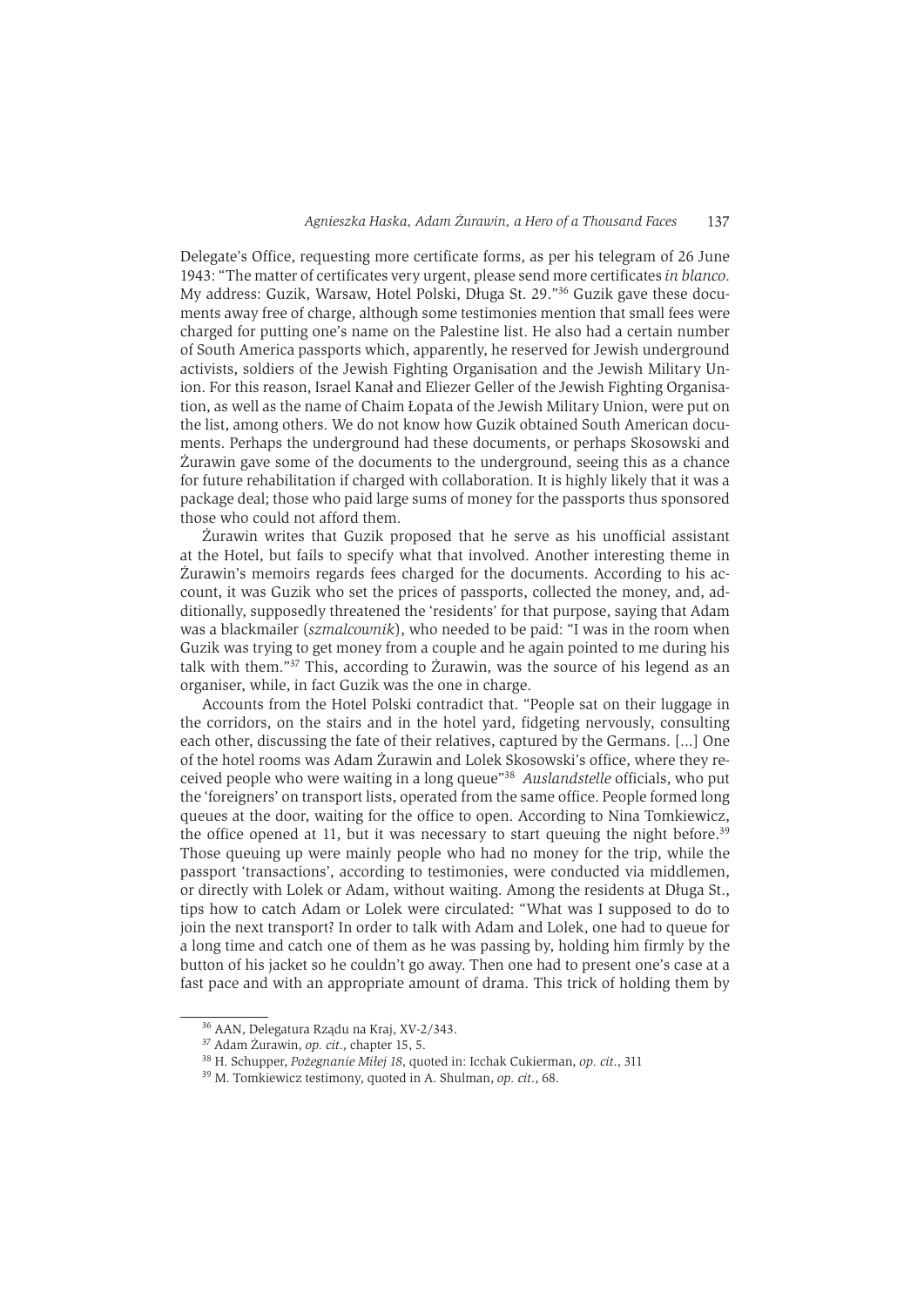the button, which had been recommended to me, was the most radical method, but I couldn't bring myself to do that, so I decided to queue."40

Those who could not afford the documents came to the Hotel, as well as those who arrived there by chance, such as Józef Gitler-Barski, who had his hideout on 'the Aryan side' 'blown', and people who simply had nowhere to hide. Everyone was faced with the dilemma: "to go or not to go" to Długa Street? On the one hand, there were some doubts, which stemmed from the fact that the organisers were Jewish collaborators, *i.e.* Skosowski and Żurawin. This aroused the obvious suspicion that the Hotel Polski was a trap set by the Gestapo to lure people from their hideouts and make a profit at the same time. The mechanism of stirring up false hopes of saving one's life was applied by the Germans several times in the history of the Warsaw Ghetto, particularly during the deportation action in the summer of 1942. Based on previous experiences, one might easily draw the logical conclusion that the Hotel was a trap.

But people did not want to believe that the Hotel Polski could be another fiction. The dangers of hiding on 'the Arvan side' determined their decisions, and despite the doubts, more and more people turned up in Długa Street. The argument that the organisers of the action were collaborators was countered by the argument that both Skosowski and Żurawin had sent their families on the transport. Lolek's family had Honduras documents and had left for Vittel, so the Hotel Polski was reliable. The Government Delegates' Office report of 21 July 1943 contains information that the sale of documents and organisation of transports was agreed with the heads of the Jewish department of the Gestapo and, for greater security, Zurawin went to Berlin, where "for the price of 25,000 dollars he obtained approval for the operation and the assignment of a special train for the transport."<sup>41</sup> The accuracy of the latter is nevertheless doubtful, as there were several transports, and Żurawin would have had to have enormous influence in Berlin: no confirmation of his trip has been found. Zurawin's memoirs do not mention it, either. The enterprise was lent credence by the widely respected Daniel Guzik and other people who had left through the Hotel: Icchak Kacenelson, Menachem Kirszenbaum, a Zionist activist and co-worker on the Co-ordination Committee of Jewish Social Self-Help, Joshua Perle, and the above mentioned fighters of the Jewish Fighting Organisation and the Jewish Military Union. Apart from them, the families of Jewish collaborators also left. There was a rumour circulated around Warsaw that Abraham Gancwaich's wife also left via the Hotel.

Both the relevant testimonies and Adam's memoirs show that Skosowski and Żurawin believed that the operation would be a success. Żurawin, of course, writes that he was only trying to save his family. It seems, however, that both gentlemen would also be able to use their involvement in the Hotel Polski affair as a chance to be rehabilitated after the war, for example by using the letter quoted in the Government Delegate's Office report:42

 $40$  Ihid.

<sup>&</sup>lt;sup>41</sup> AAN, Armia Krajowa, III-105/44.

<sup>&</sup>lt;sup>42</sup> See also Barbara Engelking and J. Leociak, op. cit., 703.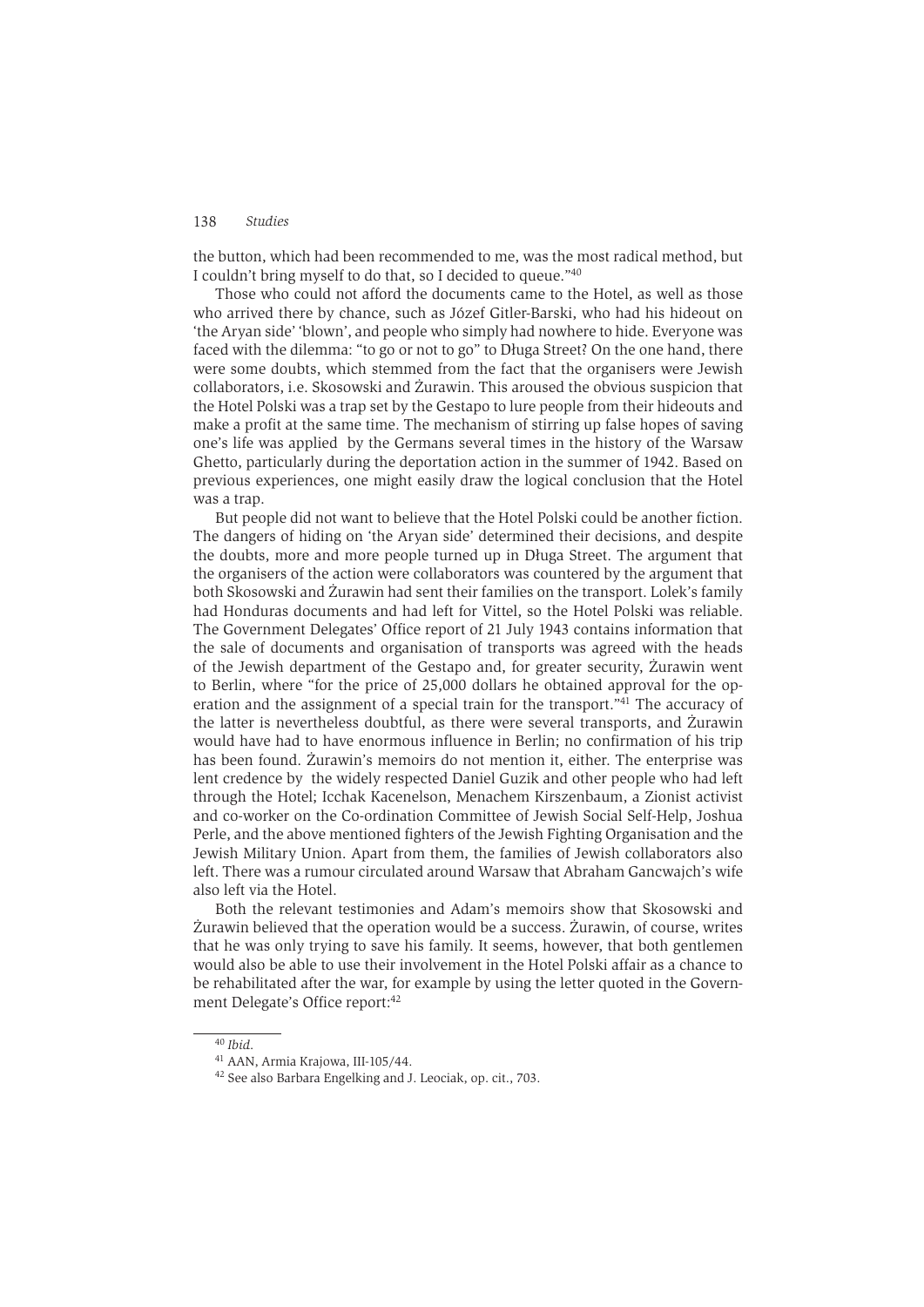### To our saviors

Messrs Adam Żurawin and Lolek Skosowski

On the day of our departure to the internment camp for foreign citizens of belligerent countries, we extend, on behalf of a thousand Jews, our eternal gratitude and thanks:

for their efforts, hard work and dedication,

for moral and material help

for keeping our spirits strong in the Jewish faith.

This altruistic and dauntlessly courageous act will never be forgotten by us or the generations to come and will be passed on to our children. Your humble names have entered the ranks of our national heroes. You had the honour of living in the most horrific turmoil in the history of the world.

Warsaw 4 July 1943

(several dozen signatures below).<sup>43</sup>

One thing must be stressed here; the Hotel Polski operated legally. I have already mentioned the RSHA ordinance regarding Jews-foreigners; the internment action was then in full swing all over the General Government, and at that time transports from Cracow and Lvov were arriving in Bergen-Belsen. Naturally, the Hotel affair is not the only case of the sale of documents on such a scale. Did the Warsaw Gestapo, acting on an order from Berlin, decide of its own initiative that it actually did not matter who would be using these documents, thus seizing an opportunity to make a profit? It is possible. In that case, the scale of the enterprise must have surprised those indirect organisers who decided that the Hotel was to be liquidated and those who found themselves there as 'squatters' were to be shot. One thing is certain. The Hotel could not have operated for nearly two months without Berlin's consent. Żurawin and Skosowski were only the middlemen.

Adam Żurawin leaves the Hotel in mid-June 1943. According to his memoirs, he had lost all hope of finding his family. His trip to Vittel is rather mysterious; it is not mentioned in other sources on the Hotel Polski affair. Zurawin himself writes that his trip was made possible thanks to a bribe of several thousand zlotys, and one hundred dollars, handed over to the Germans.<sup>44</sup> The obvious question is as to whether he had earned this money before or during the Hotel Polski affair. This is related to another unanswered question; what happened to the money the Jews paid for South American passports? Certainly some of it landed in German hands, but for the rest we can only surmise, as we do not know what kind of profits were made by Żurawin and Skosowski.

Lolek Skosowski stays at the Hotel until its liquidation on 13 July 1943, when two transports leave Długa Street; 600 people to Bergen-Belsen, and the remaining 400, most of them without documents, were transferred to the Pawiak prison. On 15 July 1943, 300 people from that group were shot there. A few days earlier, on 5 July 1943, around 1,200 left the Hotel for the Bergen-Belsen camp. According to different estimates, around 5,000 people passed through the hotel. Nathan Eck in

<sup>&</sup>lt;sup>43</sup> AAN, Delegatura Rządu na Kraj, II-27.

<sup>&</sup>lt;sup>44</sup> Adam Żurawin, op. cit., chapter 17, 4.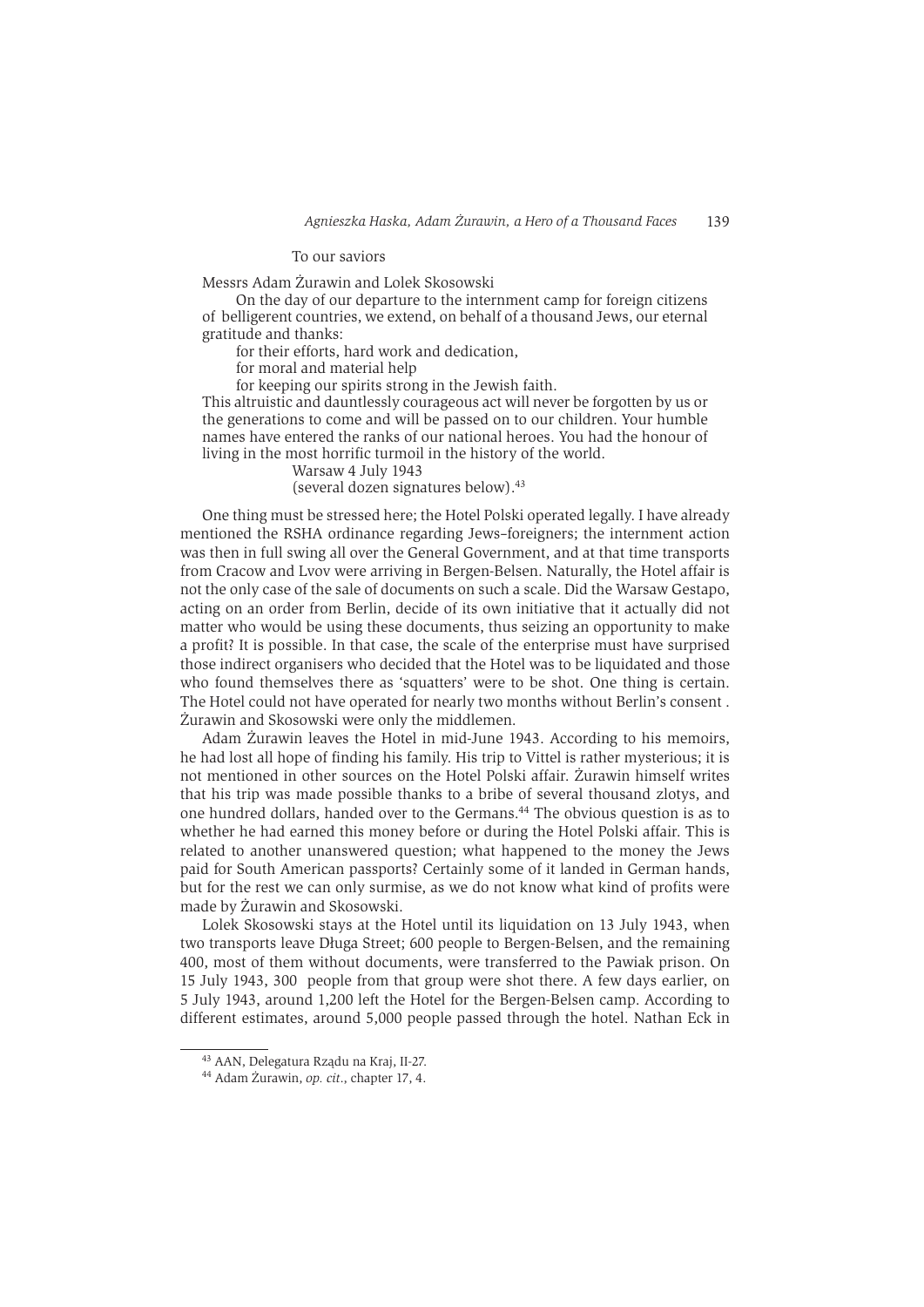his article "The Rescue of Jews" gives a number of 2,500 to 3,500 people.<sup>45</sup> On the other hand, Abraham Shulman estimates that as many as 4,000–5,000 people could have passed through the Hotel.<sup>46</sup> Gunnar Paulsson cites Eck and, based on his own estimates, gives a figure of 3,500 people.<sup>47</sup> All these figures are somewhat overestimated; a sum total of all transports from Chmielna, Długa and Pawiak to Vittel and Bergen-Belsen gives a figure of around 2.500 people and is most likely accurate. A detailed list has not survived and it is impossible to reconstruct it, as people left on the basis of passports and promises of visas issued in the names of people who were already dead.

### **Escape**

Żurawin describes the camp at Vittel in similar terms to other internees; the end of a nightmare. The camp was located on the grounds of a spa, famous for its waters. The internees did not live in barracks, but in luxurious hotels, surrounded by a park. There were seven hotels: the Grand, also called 'Central', the de la Source, the Continental, the Providence, the Ceres, the Nouvel and the Vittel Palace. Three of them, the Grand Hotel, the Vittel Palace and the Ceres, were connected with one another, forming one sector of the camp. There was also a casino, a cinema-theatre building and tennis courts. The entire complex was surrounded by a triple, barbedwire fence, which was watched by guards.

Adam's family was overjoyed; moreover, soon after his arrival, Liza becomes pregnant. However, Adam still consistently poses as a Pole with a Jewish wife. He tries to make use of this when, on 18 December 1943, a special commission from the German Ministry of Foreign Affairs arrives at the camp to register and verify the documents of every person of Jewish origin. Panic breaks out among the Jewish internees. By the autumn of 1943, the Germans are beginning to suspect that their passports were not legally obtained, and the commission stays in the camp only a few days. At the same time, the Germans appeal to the South American governments for confirmation of the citizenship and identities of those interned at Vittel and Bergen-Belsen and holding documents issued by those countries. They either refuse to recognise those documents, or hesitate to take a position. As a result, on 28 February 1944, the Germans isolate the Hotel Providence; the Polish Jews interned there are kept under guard and are forbidden to contact anyone else. On 18 March 1944, a group of around 170 people are transferred to the Beau Site hotel, outside the camp as, reportedly, the South American governments refused to recognise their passportsand thus they cannot be kept in the same camp as the other internees.<sup>48</sup> On 17 April 1944, the hotel was surrounded by a double cordon of guards; 163 people are transferred from Vittel to the camp at Drancy, and then, on 29 April 1944,

<sup>&</sup>lt;sup>45</sup> Nathan Eck, "The Rescue of Jews", Yad Vashem Studies 1957, No 1, 142.

<sup>&</sup>lt;sup>46</sup> Abraham Shulman, op. cit., 215.

<sup>&</sup>lt;sup>47</sup> G. S. Paulssom, Secret City. The Hidden Jews of Warsaw 1940-1945, (New Heaven - London: Yale University Press, 2002), 139.

<sup>&</sup>lt;sup>48</sup> Miriam Nowitch's testimony, quoted in: Abraham Shulman, op. cit., 121.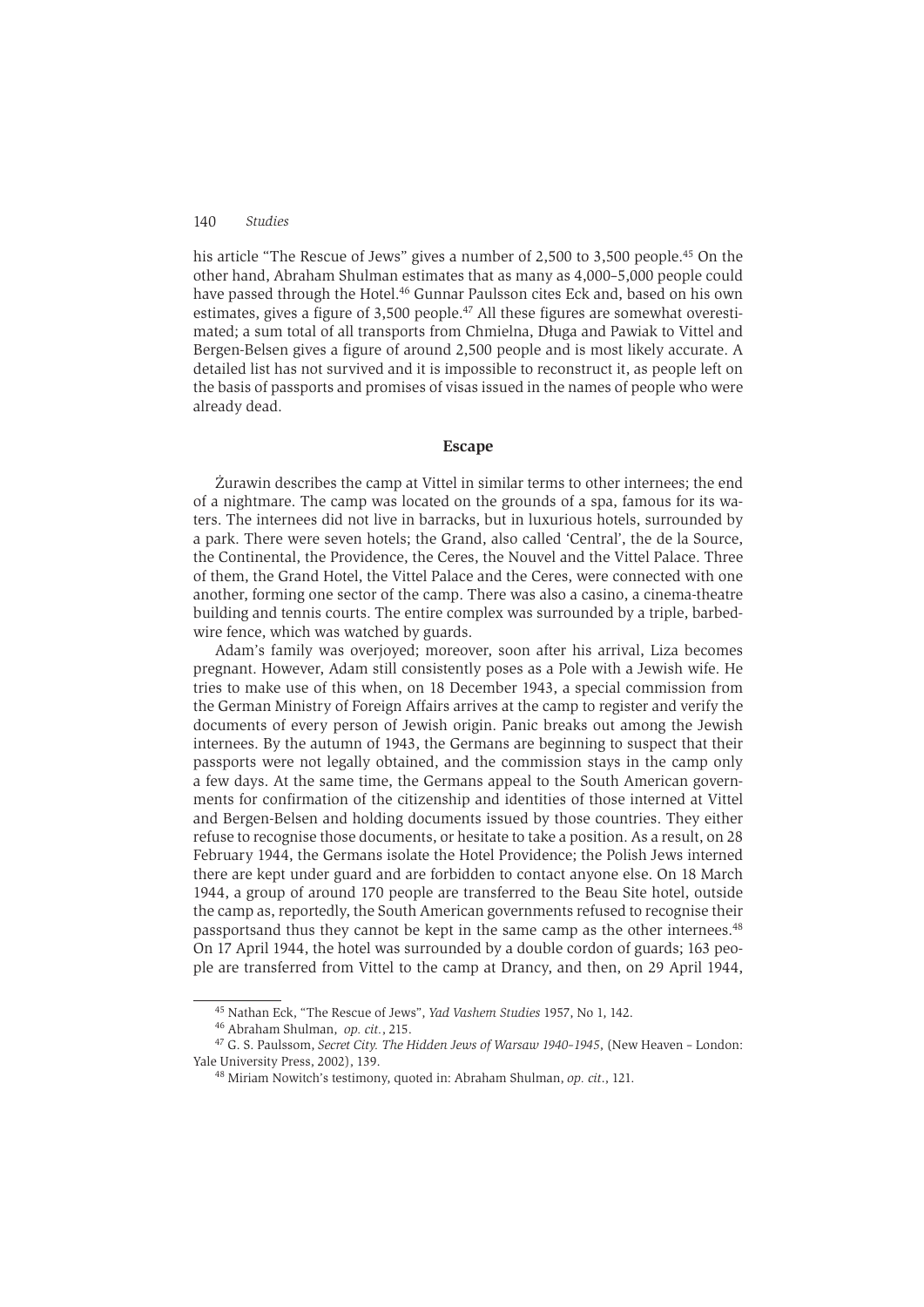in a transport of around 1,000 people to Auschwitz, where they all die in the gas chambers. Żurawin's family manage to avoid this deportation, but another one is organised on 16 May. This time only Liza is saved, as she was then in hospital, seven months pregnant.

This is how Żurawin describes this deportation: ". . . we were taken aboard a regular second class passenger train. About ten people were crowded into each compartment and some had to sit on the floor. The Germans had placed narrow planks of wood on the outside of the windows so that they couldn't be opened from the inside (...) The mood in my car alternated between false optimism and sombre silence."49 As with the previous transport, this one also goes to Drancy first and then, on 31 May 1944, it goes on to Auschwitz: "This time, there were no compartments with second class accommodation. More than a thousand people were loaded into cattle cars and the heavy wooden doors were pulled shut and barred . . . . This time, I began to believe that we were going on our final ride."<sup>50</sup> Thus Zurawin decides to escape by jumping out of the train through a window when the train is approaching Katowice. He meets a peasant and introduces himself as Zbigniew Albinowski, as he had a signet ring engraved with the initials 'AZ'. As he had Swiss chocolate and American cigarettes with him, which he had received in a Red Cross package, the Poles helping him took him for a parachutist sent by the [Polish] Government [in Exile] in London. They help him reach Czestochowa, where he catches a train to Warsaw: there he turns for help to his friend Zenek Panasiuk and establishes contact with the Jewish underground.

Żurawin had had previous contact with the underground; he knew Jakub Celemeński of the Bund, who, as a courier, often brought illegal materials into the ghetto<sup>51</sup>, and Dawid Klin, a representative of the Jewish Social Self-Help.<sup>52</sup> Klin reportedly helped him get Liza out of the ghetto in 1942. Now these two gentlemen help Żurawin obtain false documents. But Żurawin is under a death sentence. passed by the Jewish Fighting Organisation. Cukierman writes that Żurawin knew about it: "Around mid-1944, Dawid Klin of the Bund came to me and said that Adam Zurawin had come to Warsaw from Bergen-Belsen or Vittel . . . that he knew that ŻOB (the Jewish Fighting Organisation) had sentenced him to death and had said that he was ready to appear before the fighters' court. He had only asked for our help before he was sentenced, because he had did not have enough to live on. I told Klin to bring me his photograph and [personal] data. I did not intend to put him before any court. I was determined to carry out the ŻOB sentence. He was saved by the Warsaw Uprising."53

Cukierman also writes that Żurawin was involved in smuggling and, when he was caught as a Jew on a train from Łódź to Warsaw, the Gestapo made him an

<sup>&</sup>lt;sup>49</sup> Adam Żurawin, op. cit., chapter 19, 3.

<sup>&</sup>lt;sup>50</sup> Ibid., chapter 19, 12.

<sup>&</sup>lt;sup>51</sup> W. Meed, Po obu stronach muru, transl. K. Krenz (Warsaw: Wydawnictwo Jacek Santorski, 2003), 231-232.

<sup>&</sup>lt;sup>52</sup> B. Temkin-Bermanowa, *Dziennik z podziemia*, (Warsaw, 2000), 272.

<sup>&</sup>lt;sup>53</sup> Icchak Cukierman, op. cit., 313.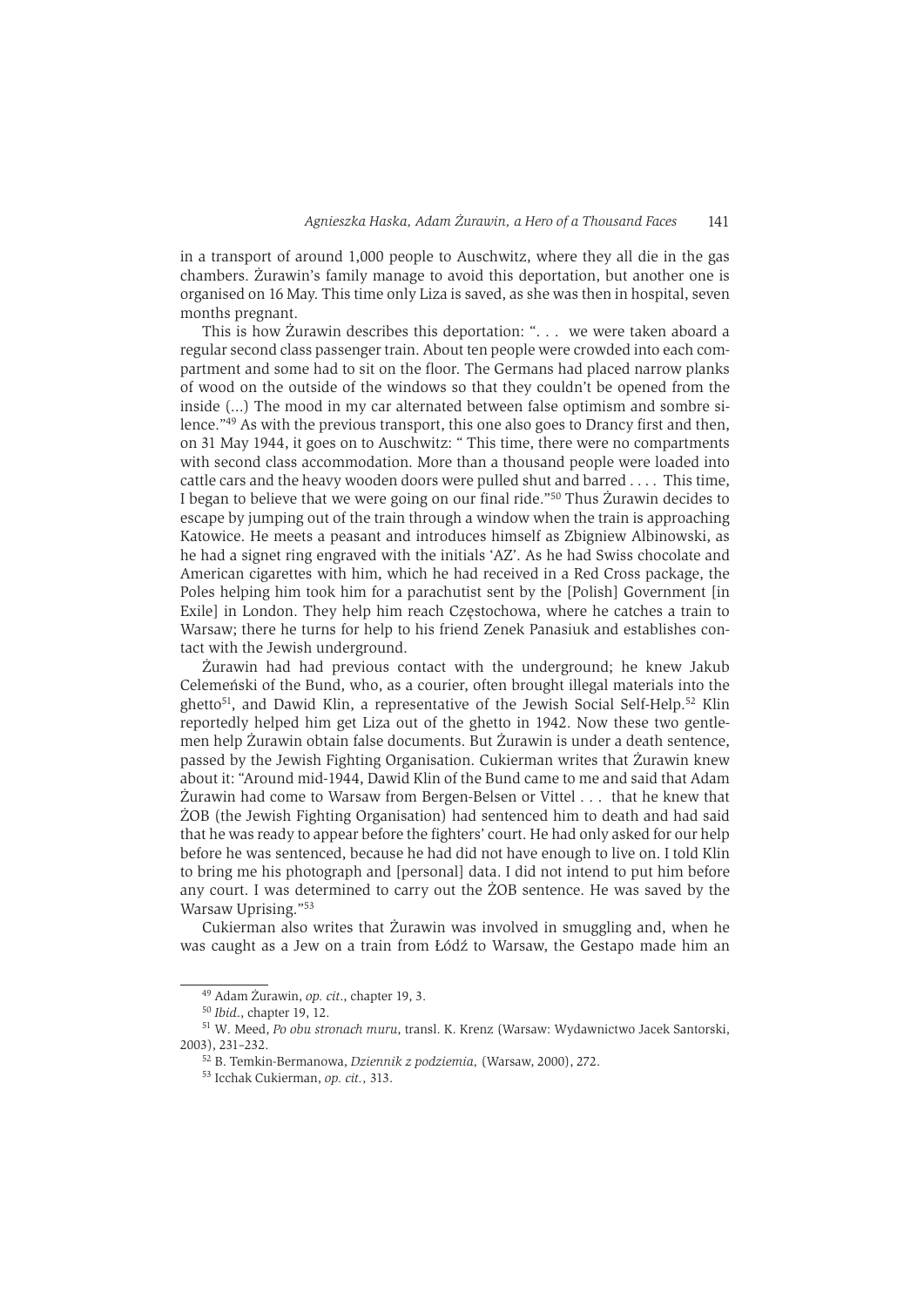offer he could not refuse; from then on, he collaborated with them. If we examine Żurawin's memoirs more closely, in fact, it all started with his trip to Łódź or, more precisely, with the permit to go and collect the goods. This is, therefore, a probable version of events; however, we should not forget about Zurawin's camouflage. If, in fact, he was presented with the alternative of 'collaboration or death', why did he pose as a Pole the entire time?

He is caught in Wola by the Warsaw Uprising. He writes that, until 18 August, he was hiding, together with Zenek's family, in the basement of a building in Mszczonowska St., from where the Germans take them to the transit camp in Pruszków. Soon afterwards, Adam is deported to the labour camp in Soest, near the Ruhr, where he works in a munitions factory. One night, seizing the opportunity of an explosion in the factory, he escapes from the camp. He gets on a train, which, as it turns out, is heading for Berlin. "What the hell was I going to do in the Nazi capital?" I thought. I wanted to get to France, to Liza, [but] I was going in the opposite direction. I was also afraid that somehow, in the foremost Nazi city, I would be recognized as a Jew. But then I remembered that the Swiss Embassy was in Berlin and that ever since I had jumped out of the train near Auschwitz, my goal had been to contact Switzerland and let them know that the Germans had reneged on their promise and had sent the 'citizens' of Latin American nations from Vittel."<sup>54</sup>

Żurawin goes to Berlin as a Pole. At the railway station he explains to the soldiers that his factory has been bombed and he has been instructed to report to the Berlin Arbeitsamt. He does, in fact, report there and is employed in a Siemens factory. On his day off, he goes to the Swiss Embassy, where he manages to speak to the ambassador and informs him that the people from Vittel were deported to Auschwitz. According to Żurawin, the ambassador mistrusts him, showing him a list received from the Germans, which shows that Żurawin is being held in the camp at Vittel. In fact, the Germans had long maintained that no one was deported from the camp at Vittel and, later, that they are "somewhere in France."<sup>55</sup> The Swiss embassy tells Żurawin that it is not in a position to help him or his family. Thus Adam appeals to his old acquaintances from Warsaw, Karl Fischer and Stabenow. As a result, Żurawin moves in with Fischer. In mid-December, Stabenow takes him to Zeitz to visit the Hoffmanns. Adam's stay with the Fischers is idyllic; however, Żurawin wants to leave Germany. In March 1943, he finds himself in Baden-Würtemberg, where he is liberated by the French. He presents himself as a citizen of Honduras, not as a Jew and not as a Pole.

Żurawin's stay in Berlin is very mysterious. Even though he is determined to get to Liza, to France, yet, he spends several months there. Fischer's and Stabenow's behaviour is equally odd, as they no longer needed Adam's 'services' as their co-worker. Again, the only plausible explanation, if we are to assume that what Żurawin writes is true, and not a confabulation, is his determination to be rehabilitated. The war is coming to an end; perhaps Stabenow and Fischer needed someone to confirm, if need be, that they had helped a Jew?

<sup>&</sup>lt;sup>54</sup> Adam Żurawin, op. cit., chapter 22, 10.

<sup>&</sup>lt;sup>55</sup> AAN, Poselstwo RP w Bernie, 331/74.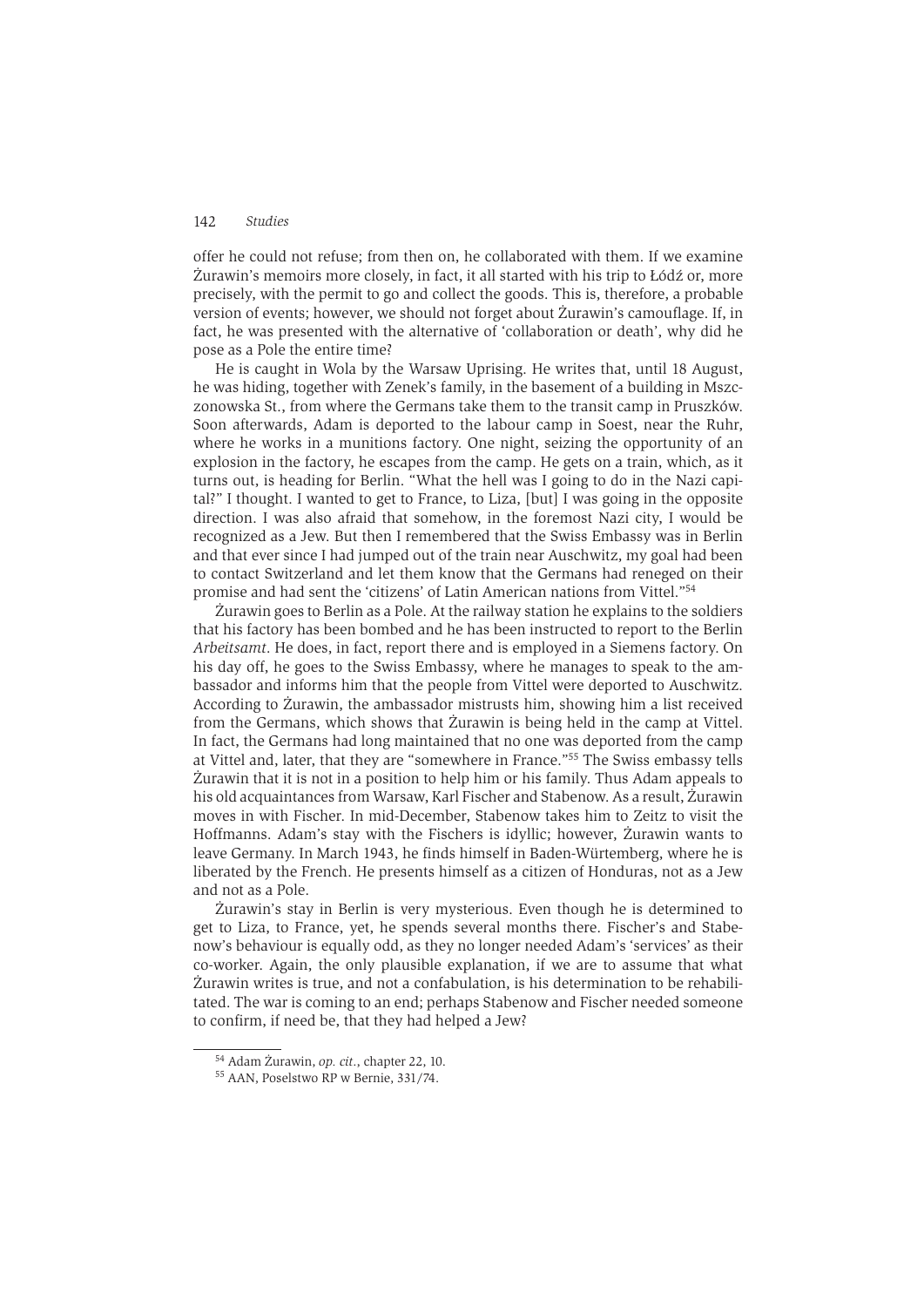## **After the War**

On 29 April 1945, Żurawin finally finds his family in a transit camp at La Bourbole in Lorraine. It turns out that, apart from Liza and their newborn son, Michael, Adam's sister, Bronka has survived as well. Meanwhile, the first accusations begin to emerge. One of the women interned at the camp reportedly informed the police that Żurawin had collaborated with the Nazis. In his memoirs, Adam emphasises that such accusations are based on the conviction that Zurawin was not with the others on the train, but paid the Germans and survived, which was not true. Zurawin does mention that he was accused of being one of the Hotel Polski organisers, but later ignores this problem. It should be mentioned here that shortly after the war it was being stated in writing that the Hotel Polski had been a trap. One argument to support this assertion was the fact that only those who could afford to bought South American documents, while the key argument was the shooting of the 'illegal' residents of Długa St. 29 and the fate of those deported from Vittel and Bergen-Belsen to Auschwitz. The latter group, of around 2.150 people, were deported in three transports, on 21 October 1943 and 17 and 23 May 1944. The entire incident was called 'the Hotel Polski affair' and unequivocally interpreted as a well-conceived plan of the Warsaw Gestapo, which offered the chance of a legal trip on authentic documents, albeit with false names, and promising security, lured thousands of Jews from hiding, in order to rob them of their money and kill them. The bait used here was the fate of those interned at Pawiak and the Hotel Royal who, thanks to the passports and promises of South American visas, had gone to Vittel to await exchange. According to this interpretation, the Jews, often referred to as 'naïve' in this context, wanted to buy the guarantee of security for themselves, while the organisers, Skosowski and Żurawin knew nothing of the Gestapo plan; or, according to another interpretation they did know, but they had been guaranteed safety for themselves and their families, even though the promise was not kept.

As a result of the 'rumours'<sup>56</sup> of his collaboration with the Gestapo, Żurawin decides to leave France and goes to Italy. He is already applying for American visas for his family; he does not want to return to Poland or stay in Europe. In Italy he works as a translator; eventually he manages to obtain Cuban visas. In September 1946, the Żurawin family arrives in Havana and, ten months later, in New York.

When in the United States, they receive help from Adam's brother Rachmiel. who had emigrated from Poland in 1939. Adam works in his factory. He soon finds some business partners and opens a brush factory. He no longer uses a double identity and is now only a Jew. But, as a result of Jonas Turkow's book, the shadow of his collaboration with the Germans still haunts him. The rabbinate court clears him of charges, as the witnesses did not prove that Zurawin had collaborated with the Germans. The witnesses were Jonas Turkow, Hilel Seidman, who left Warsaw for Vittel, together with other Jew-foreigners in January 1943, having previously been interned at Pawiak for six months, and Sasza Krawiec, who had posed as Żurawin's relative in the Poniatowa camp. The sentence was ultimately influenced

<sup>&</sup>lt;sup>56</sup> Adam Żurawin, op. cit., chapter 26, 8.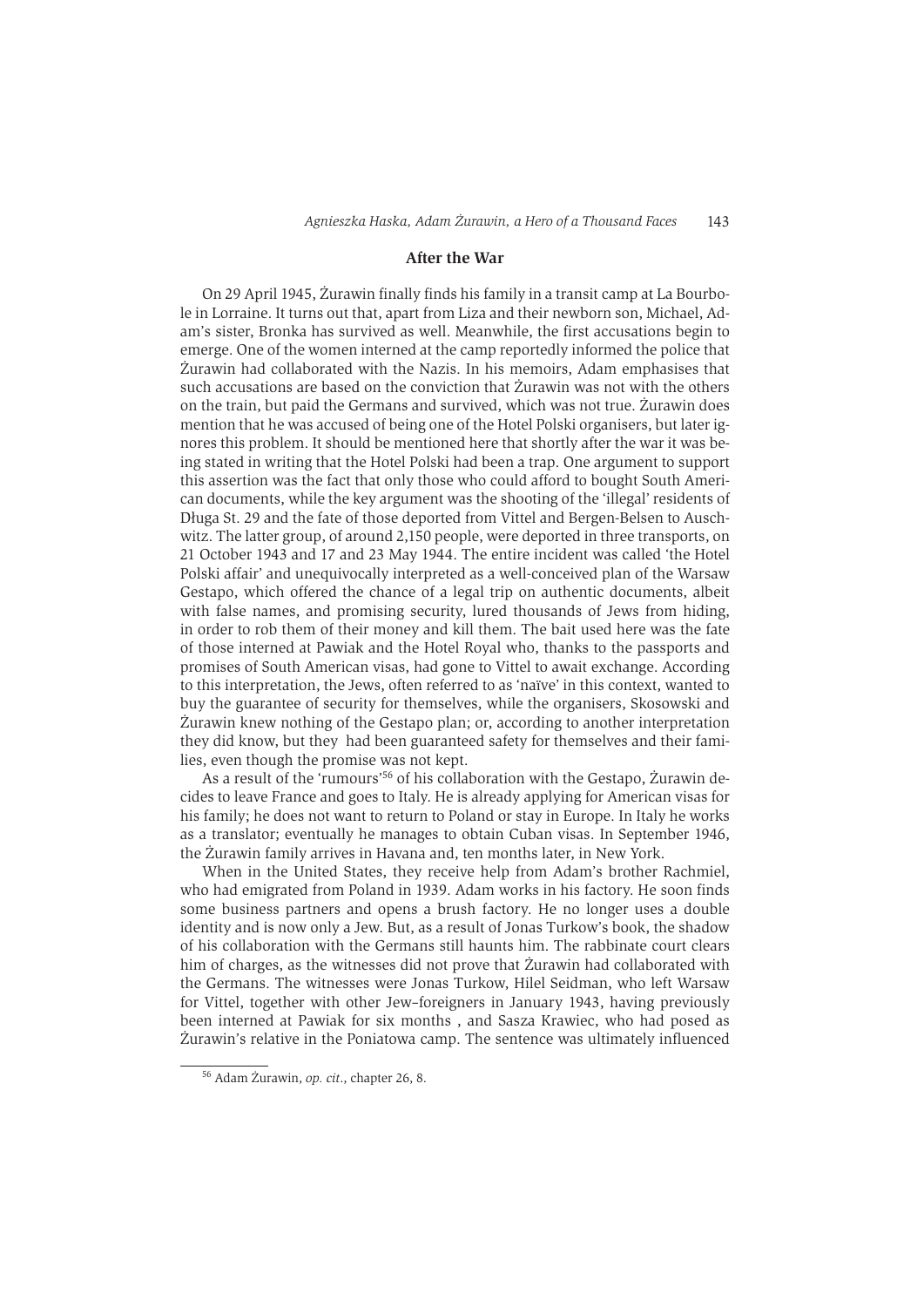by the latter's testimony, as Zurawin actually did save his wife. It should be added here that, according to documents in the Archives of the Jewish Historical Institute (ŻIH), preparations for his trial before the Social Court of the Central Commission of Polish Jews were in progress in 1949. Zurawin was to be charged with "luring Jews to the Hotel Polski", a Gestapo trap. The proceedings were discontinued because the defendant's whereabouts were unknown.<sup>57</sup>

Cleared of the charges by the rabbinate court, the Zurawins led a quiet life. Adam set up his own factory, the Adams Brush Company, and made a fortune, and, in the 1960s, even founded an art gallery. Their son claims that his father did not tell him about his war-time experiences for many years; Michael Żurawin found out about the affair in 1982, from Abraham Shulman's book.

# Żurawin, the knight and Żurawin, the collaborator

Adam Żurawin tells the story of a man who does everything to save his family from death amidst the turmoil of the war. In their fictional aspect, Zurawin's memoirs resemble the medieval *chanson de geste*; they do so further, in that they mix historical facts with invented events or interpret facts in his favour. This is a story of courage bordering on bravado, of care for one's family, of saving others and of false accusations. But the truth does prevail, which Zurawin repeats several times; the truth, *i.e.*, his version of events. As a result, Adam Zurawin emerges from his memoirs as a contemporary knight, who fought against the enemy, perhaps not always honourably, but who with nobility and dignity, did play for the highest stakes, i.e., his life and the lives of others.

In the final chapter we read: "I never collaborated with the Nazis, not even to save myself or my family!"<sup>58</sup> This statement is the key to understanding who Zurawin was. In his view, he did not collaborate with Germans, as he only maintained business and social contact with them. As demonstrated above, he does everything to prove this thesis, but in vain. The very omission of the figure of Lolek Skosowski is argument enough to disprove this version of events.

As I have reiterated several times, there is no trace of his contact with the Germans in his memoirs. Let us therefore try asking the following question: why did Żurawin collaborate with the Germans? Was he forced to, as Cukierman says, or was it his own decision? It seems more likely, however, that it was a combination of a chain of events and Zurawin's own character traits. The image that is revealed by this text, which is a slave to self creation, is one of Adam Zurawin as a man who seizes every opportunity to confirm his self-esteem and build his authority. One of the most important threads is the construction of a double identity. On the one hand he does not deny that he is Jewish, while, on the other, he does everything in order to be a Pole. It seems that the Polish world fascinates him, but it is combined with a sense of his own superiority, of his being convinced of his own cleverness, which allows him to deceive the Poles and, later, the Germans as well. During the

<sup>&</sup>lt;sup>57</sup> AŻIH, Sądy społeczne, bp.

<sup>&</sup>lt;sup>58</sup> Adam Żurawin, op. cit., chapter 31, 2.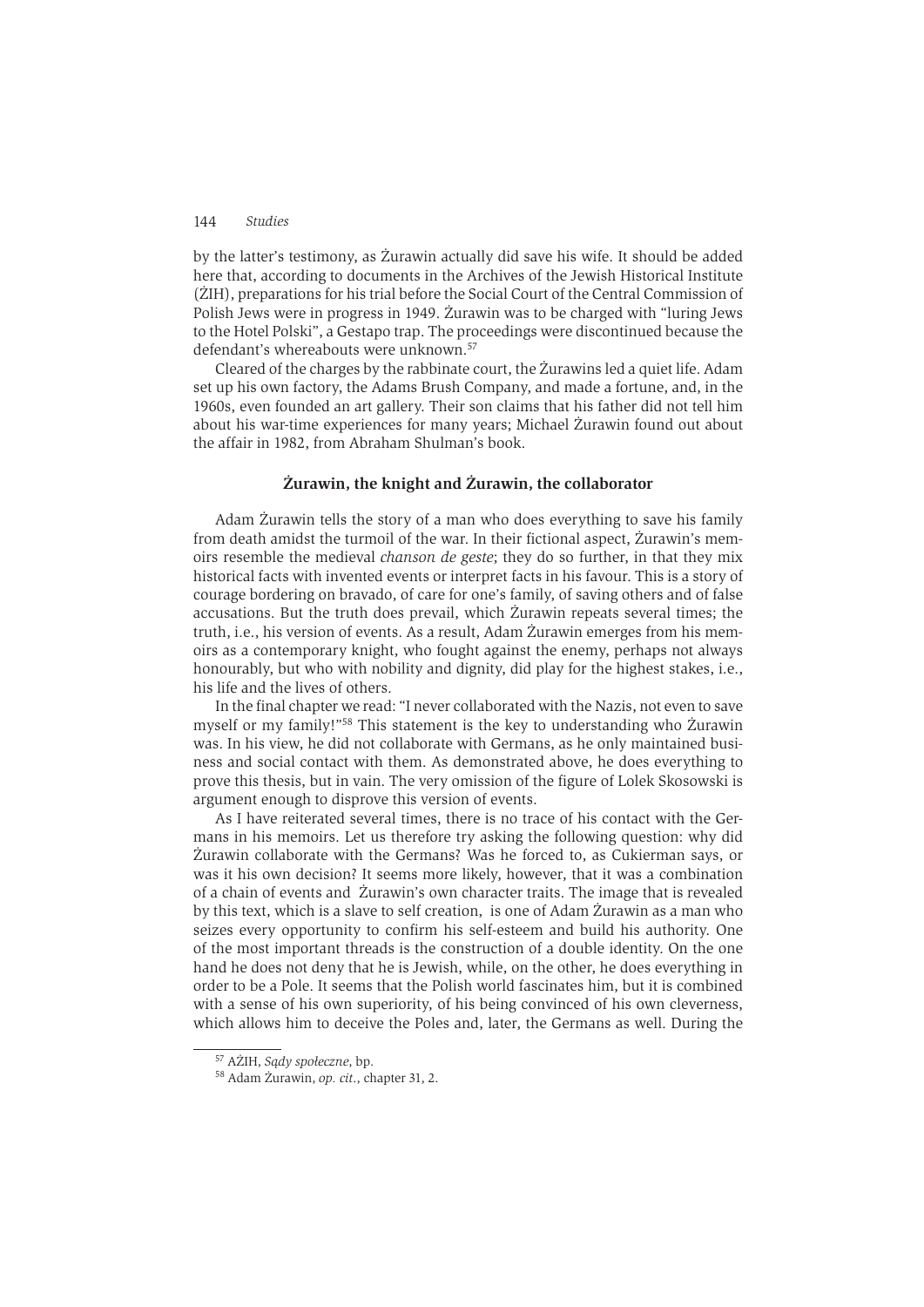occupation, virtually every time a business opportunity arises, Adam agrees to it without hesitation. Even though he might have been determined to save his family, he does admit that themoney he earned was far and away greater than he and his family required.

Żurawin is an actor, improving on his performance. The text refers several times to performing in an opera: Adam therefore sees himself as an actor. He certainly had within him the readiness to act on the brink of exposure, and thus, he acted for his life. Those fragments of Zurawin's story that deal with the Hoffmanns lead one to believe that their world also fascinated him, as the Polish world had previously. and it increased his self-esteem. When he talks of his contact with the Germans, he often mentions the satisfaction that stemmed from deceiving them. He was, however, exposed; his game turned into reality. His contacts with Stabenow and Fischer were not limited, as he wished, to teas and listening to opera. Stabenow's testimony challenges the entire construction most glaringly. In one sentence, Gerhard Stabenow says what Żurawin keeps denying for over four hundred pages of his memoirs, i, e, he knew that Zurawin was Jewish not Polish, that he was an agent and that his collaboration was not exclusively a business relationship. Thus Adam Zurawin's identities in the winter of 1940 are supplemented by the third, most deeply hidden one; the identity of a collaborator.

Incidentally, Skosowski paid a pretty penny for his game as a double agent; on 1 November 1943 he was killed by the Home Army counter-intelligence in the 'Gospoda Warszawska' restaurant at Nowogrodzka St. 28. One might surmise that, had Żurawin not left for Vittel, he would have met Lolek's fate.

Żurawin was charged, in the first place, with being involved in the Hotel Polski affair and with helping the Germans to lure rich Jews into the trap which was the Hotel. Żurawin was at the Hotel and it can be stated with certainty that he believed the operation would be a success. As I have already written, it was a perfectly legal operation, even though selling the documents, as such, was obviously illegal. The internment of Jews who were citizens of South American countries, putting them in special camps was legally sanctioned. It is, naturally, possible that the Hotel Polski affair was an initiative of the Warsaw Auslandstelle and the Gestapo, who decided that the passports they seized could bring them a profit. It seems, however, that this could not have been a pre-planned trap. The Hotel Polski affair had a tragic ending for two reasons; first, the *Auslandstelle* HO failed to verify the passports and visa promises, probably as a result of having realised that their holders were not legitimate and, furthermore, that the guardian states knew nothing of their fate Second, the South American governments declined to recognise the documents in question, and when they finally did, on 31 May 1944, it was already too late. Of those who had passed through the Hotel, only those who had Palestinian certificates arranged by Guzik, in Długa Street, survived, as neither Great Britain nor the United States challenged the validity of their promises.<sup>59</sup> In this context, Adam Żurawin can only be accused of collaboration with the Germans and of charging fees for passports;

<sup>&</sup>lt;sup>59</sup> See Agnieszka Haska, Jestem Żydem, chcę wejść. Hotel Polski w Warszawie, 1943, (Warsaw: Wydawnictwo IFiS PAN, 2006).